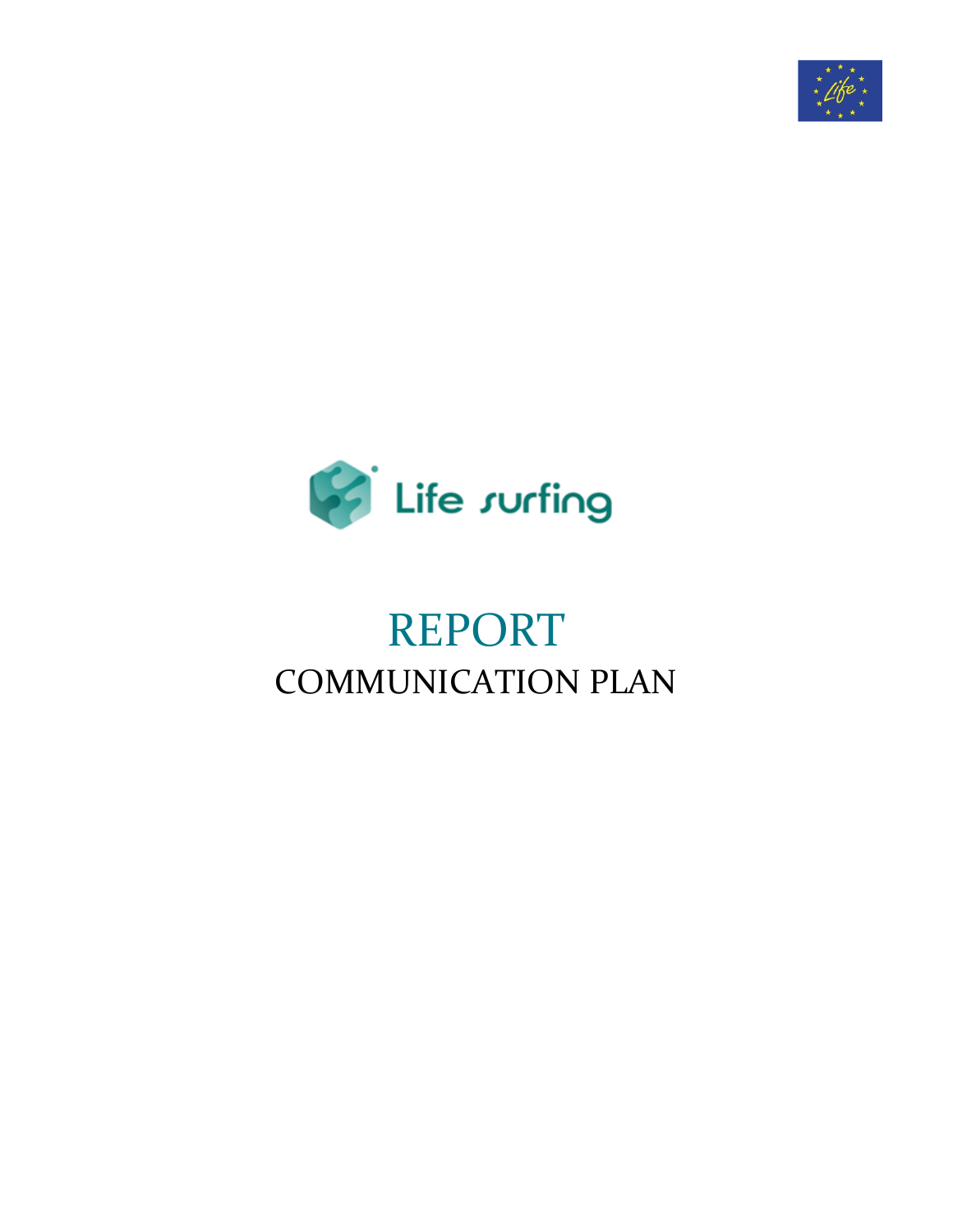



# TABLE OF CONTENTS

| 1. |      |                                                                                    |
|----|------|------------------------------------------------------------------------------------|
|    | 1.1. |                                                                                    |
|    | 1.2. |                                                                                    |
| 2. |      |                                                                                    |
|    | 2.1. |                                                                                    |
|    | 2.2. |                                                                                    |
| 3. |      |                                                                                    |
| 4. |      |                                                                                    |
| 5. |      |                                                                                    |
| 6. |      |                                                                                    |
|    | 6.1. |                                                                                    |
|    | 6.2. |                                                                                    |
| 7. |      |                                                                                    |
|    | 7.1. |                                                                                    |
|    | 7.2. |                                                                                    |
|    | 7.3. |                                                                                    |
|    | 7.4. |                                                                                    |
|    | 7.5. |                                                                                    |
|    | 7.6. |                                                                                    |
|    | 7.7. |                                                                                    |
|    | 7.8. |                                                                                    |
|    | 7.9. | Participation and organization of networking and information related platforms  18 |
| 8. |      |                                                                                    |
|    |      |                                                                                    |
|    |      |                                                                                    |
|    |      |                                                                                    |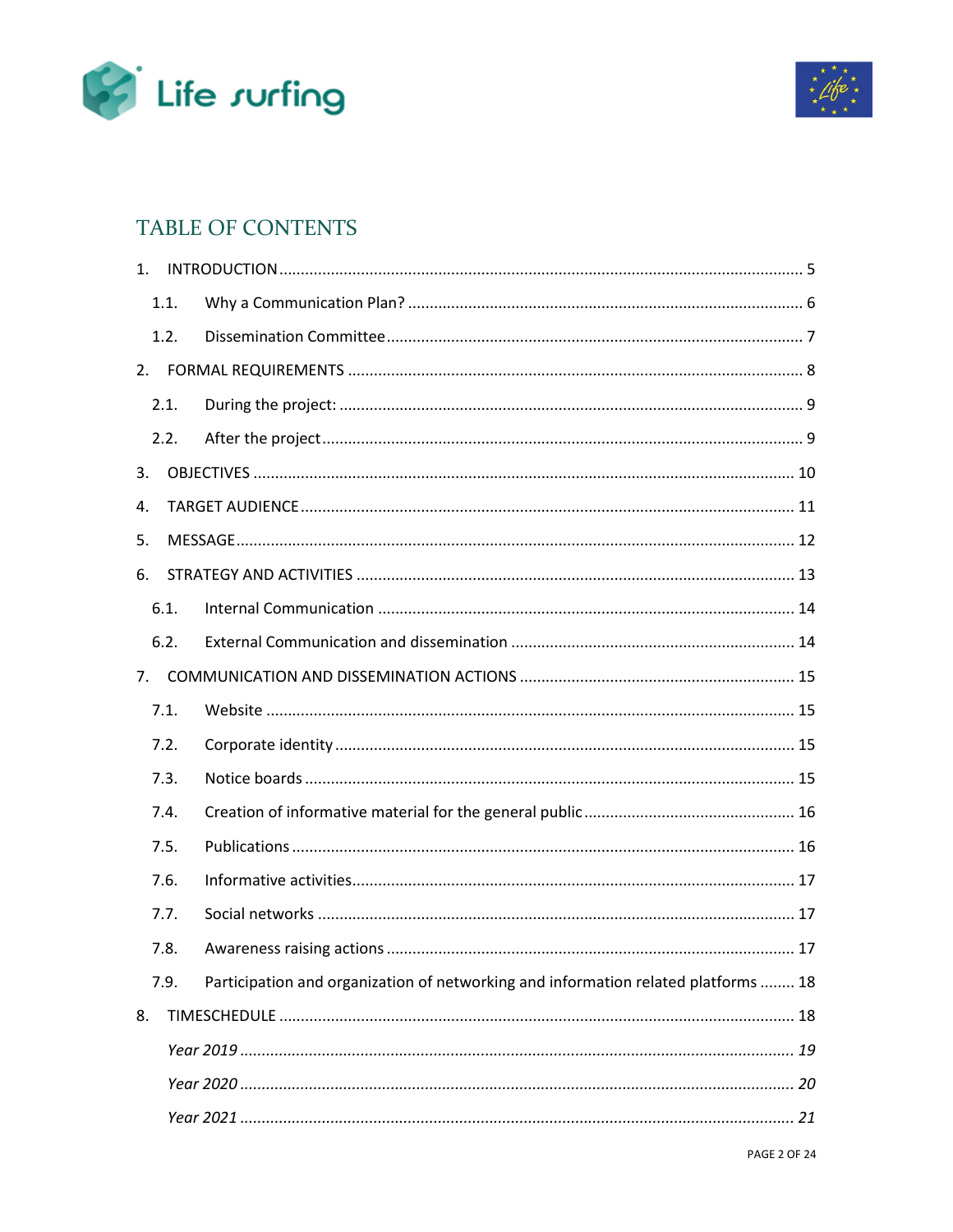

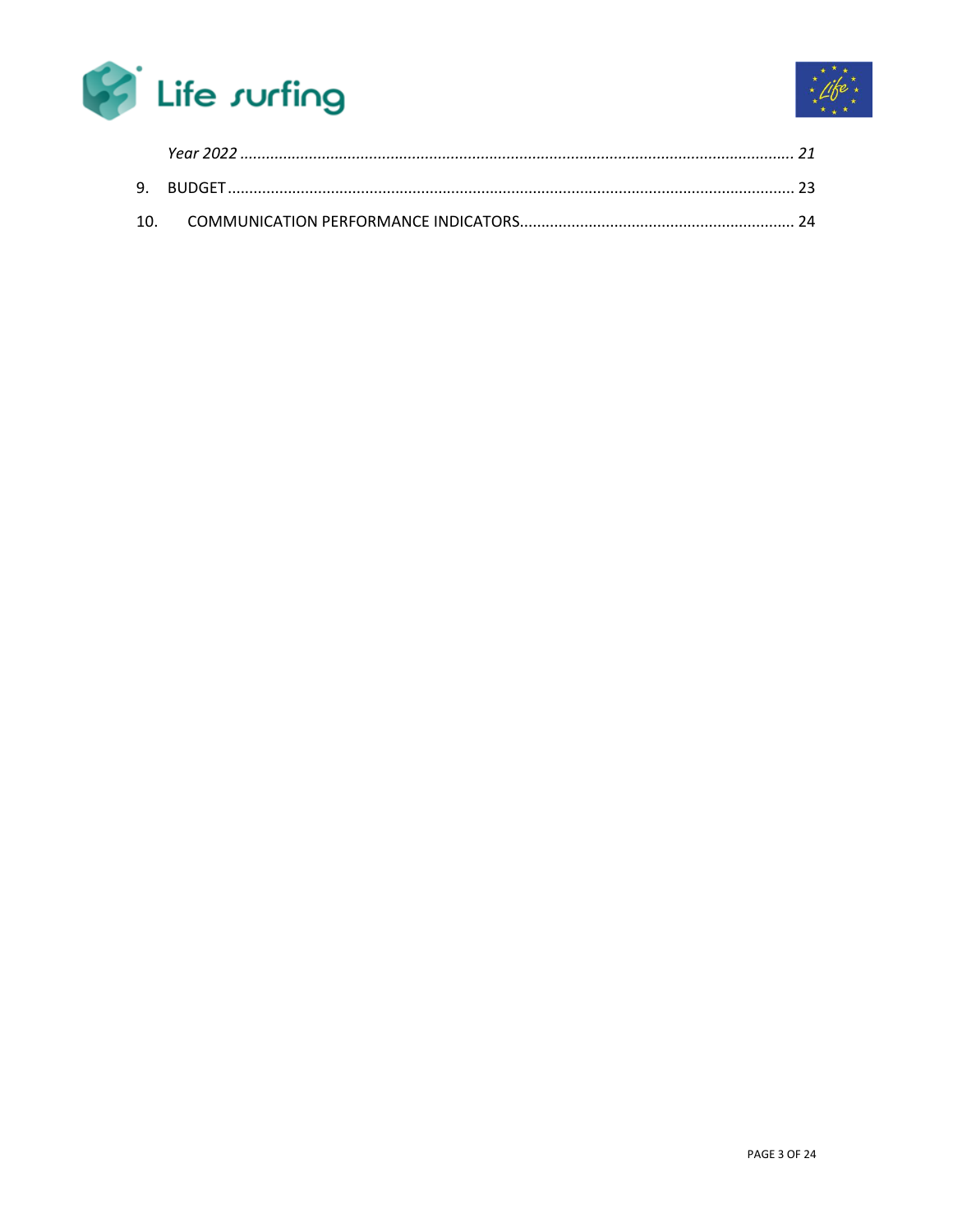



#### **Version record**

| <b>Version</b>               | Date of review | <b>Comments</b> |
|------------------------------|----------------|-----------------|
| SURFING CommunicationPlan v0 | 16/10/2019     | Draft version   |
| SURFING CommunicationPlan v1 | 29/10/2019     | First version   |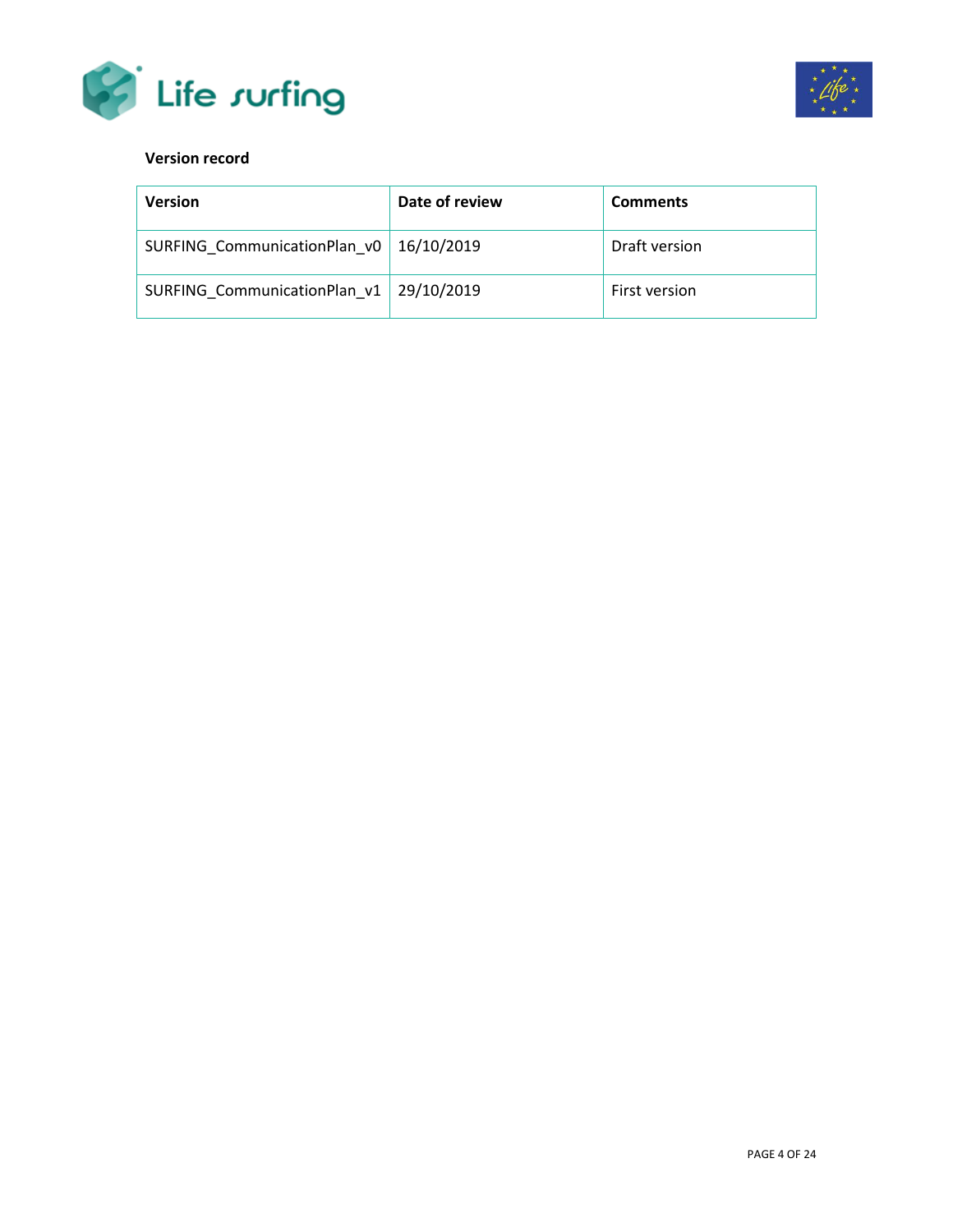



### <span id="page-4-0"></span>1. INTRODUCTION

The project LIFE SURFING is a demonstration project co-funded by the LIFE financial instrument of the European Union that tackles the environmental problem related to lindane contamination in Bailín (Sabiñánigo).

The main objective of the LIFE SURFING project is to demonstrate the field feasibility of a soil decontamination technique in soils containing residual Dense Non-Aqueous Phase Liquid (DNAPL) of a high pollutant mixture of multicomponent organic compounds. This technique will be developed in a demonstration project where well-known chemical oxidation techniques will be combined with the action of surfactants (SURFING test).

The detailed objectives of the project are:

- Objective OB-1: To demonstrate the applicability of the SURFING test for the removal and decontamination of DNAPL and the transferability of the already performed laboratory test to field.
- Objective OB-2: To reduce the risk for the health and the environment, generated by the persistent organic pollutants (POPs) existing at the site, by means of the removal of the residual DNAPL at the demonstration project area.
- Objective OB-3: To guarantee the reduction of the environmental risks and to analyse the full scale applicability of the technique from a technical, economic and environmental point of view, as well as to evaluate the reduction of the pollution for the health and the environment in case of a future full-scale implementation, considering the information gathered during the monitoring of the demonstration test.
- Objective OB-4: To disseminate the results of the project to stakeholders, as well as the raising of a general public awareness of to the problem of such type of contamination, paying special attention to the project surrounding area, affected by the contamination.
- Objective OB-5: To innovate the application of the surfactant-enhanced chemical oxidation technology in DNAPL contaminants.
- Objective OB-6: To analyse the replicability and transferability of the technique to other locations, by the definition of a strategy that allows multiplying the impact of the results obtained for their use in other locations.
- Objective OB-7: To create a network to share, interchange and transfer knowledge and experiences for projects related to sites affected by organochlorines, POPs, POP pesticides and other pesticides soil contamination.

The dissemination of these objectives and the results obtained during the project is a contractual obligation in every LIFE project. The promotion, the spreading and the sharing of knowledge with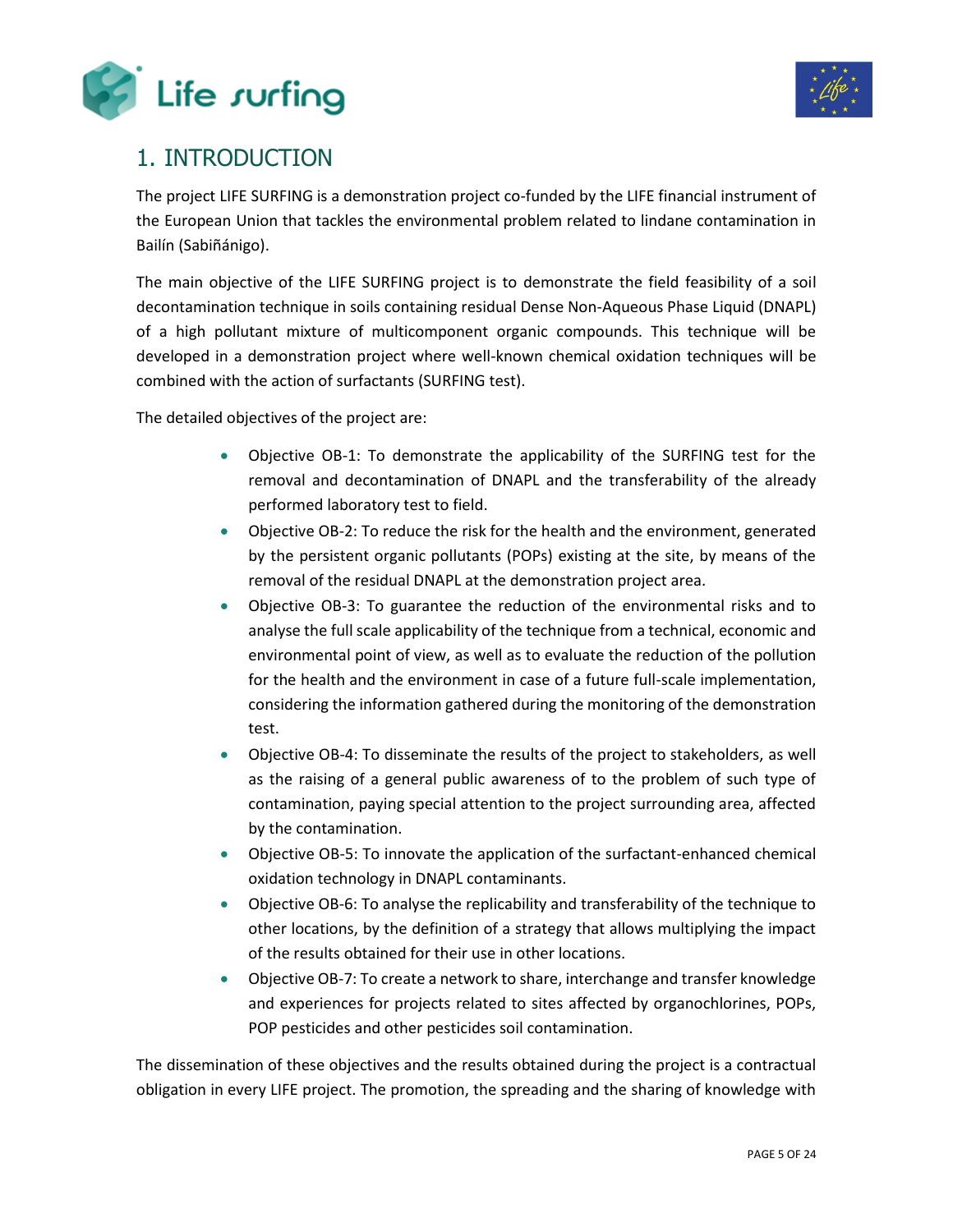



the scientific community and with citizens in general, as well as the transparency and the education, are specific goals within the LIFE programme.

Apart from this requirement, the project has the objective of performing a quality communication. Good practices in communication are achieved by a well-planned communication strategy that considers:

- Key objectives in communication activities
- Audience (stakeholders)
- Main message of the project according to every audience
- Communication tools available

During the first months of the project, the project team has worked on the definition of the communication strategy. This strategy is defined by agreement of the project "Dissemination Committee" composed by a representative of each partner, and might be reviewed during the project implementation.

The current "LIFE SURFING Communication Plan" defines and develops the different elements of the communication strategy to be implemented during the project (January 2019- June 2022), being part of the project management system.

Every LIFE Project is divided in different actions. Activities focusing on the dissemination of the project are compiled systematically in action D "Public awareness and dissemination of results".

According to this, the LIFE SURFING project actions are organised as follows:

- A. Preparatory actions
- B. Implementation actions
- C. Monitoring of the impact of the project actions
- D. Public awareness and dissemination of results
- E. Project management

#### <span id="page-5-0"></span>1.1.Why a Communication Plan?

The reason of the elaboration of the LIFE SURFING Communication Plan is to guarantee a strategic planning and an effective management of the activities, providing communication and dissemination tools to all partners from the beginning of the project.

The necessity of communicating and disseminating the activities and results of the project is not only a basic requirement from the European Commission but a real interest of all project partners.

This approach is supported by the following motivations:

• From the European Commission point of view, the initial conceiving of the programs considers the need of developing projects that result in a high impact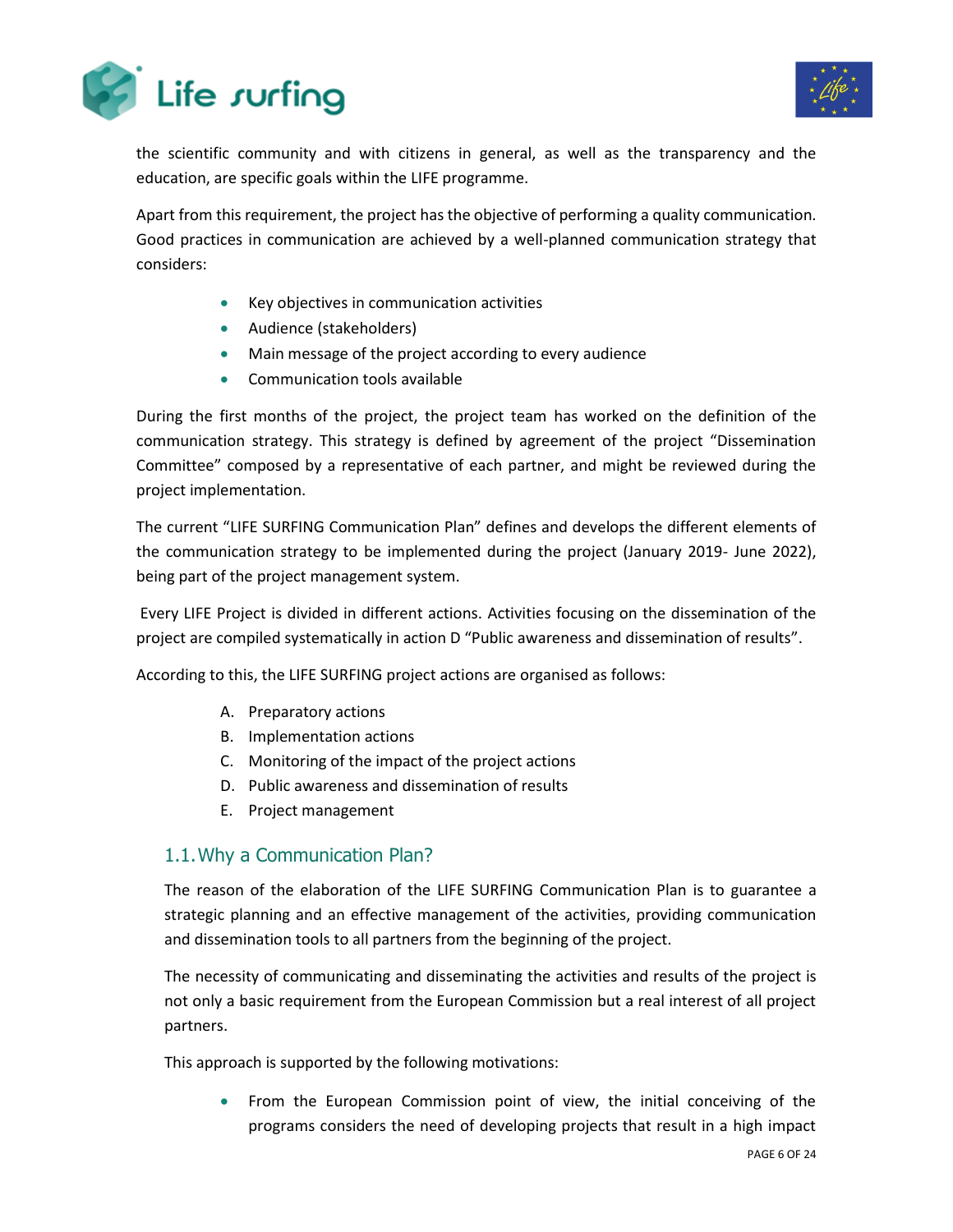



and multiplier effects, that go far beyond the project temporal limits and the involved entities.

- An additional aim of the European Union is to get visibility of its investment, this is: to make European actions to public, to get close to citizens, to ensure transparency, to facilitate the access to the programs, and so on.
- From the partner's point of view, communication is relevant due to the following two reasons:
	- o For internal purposes (internal communication), so that all partners are involved in the project and are aware of all benefits and responsibilities derived from it. This guarantees collaboration among partners, the efficient and effective development of the projects and facilitates learning.
	- o For external purposes (external communication and dissemination), whose main objectives are to disseminate the activities carried out within the project and to get these activities closer to the stakeholders, and where required to enable transfer of results to them, as well as to enhance the project value, to help the systematisation of results, to identify its added value and to make the partners engagement visible, increasing its external impact, image and prestige.

Thus, communication and dissemination require for a definition of a strategy that responds to a variety of interests. Moreover, dissemination does not have to be considered as a unidirectional information flow from the project towards a specific audience but, quite the opposite, it should be considered as a continuous and participative process, even beyond the project completion.

Moreover, it must be based on a strategy that involves all partners, as well as the project's stakeholders, allowing the involvement of potential users from the beginning.

All partners must play an active role within the communication and dissemination strategy. This strategy has to be set up at a global level, as contamination derived from pesticides could happen everywhere. It is nonetheless true that this problem reaches a priority dimension in those countries whose territories are currently affected, countries where communication should be reinforced.

### <span id="page-6-0"></span>1.2.Dissemination Committee

A Dissemination Committee has been constituted at the beginning of the project. The Dissemination Committee is in charge of coordination, supervision and approval of every dissemination action of the project. It is composed by one representative of each project partner. Each project partner contributes to the project dissemination activities in the following way: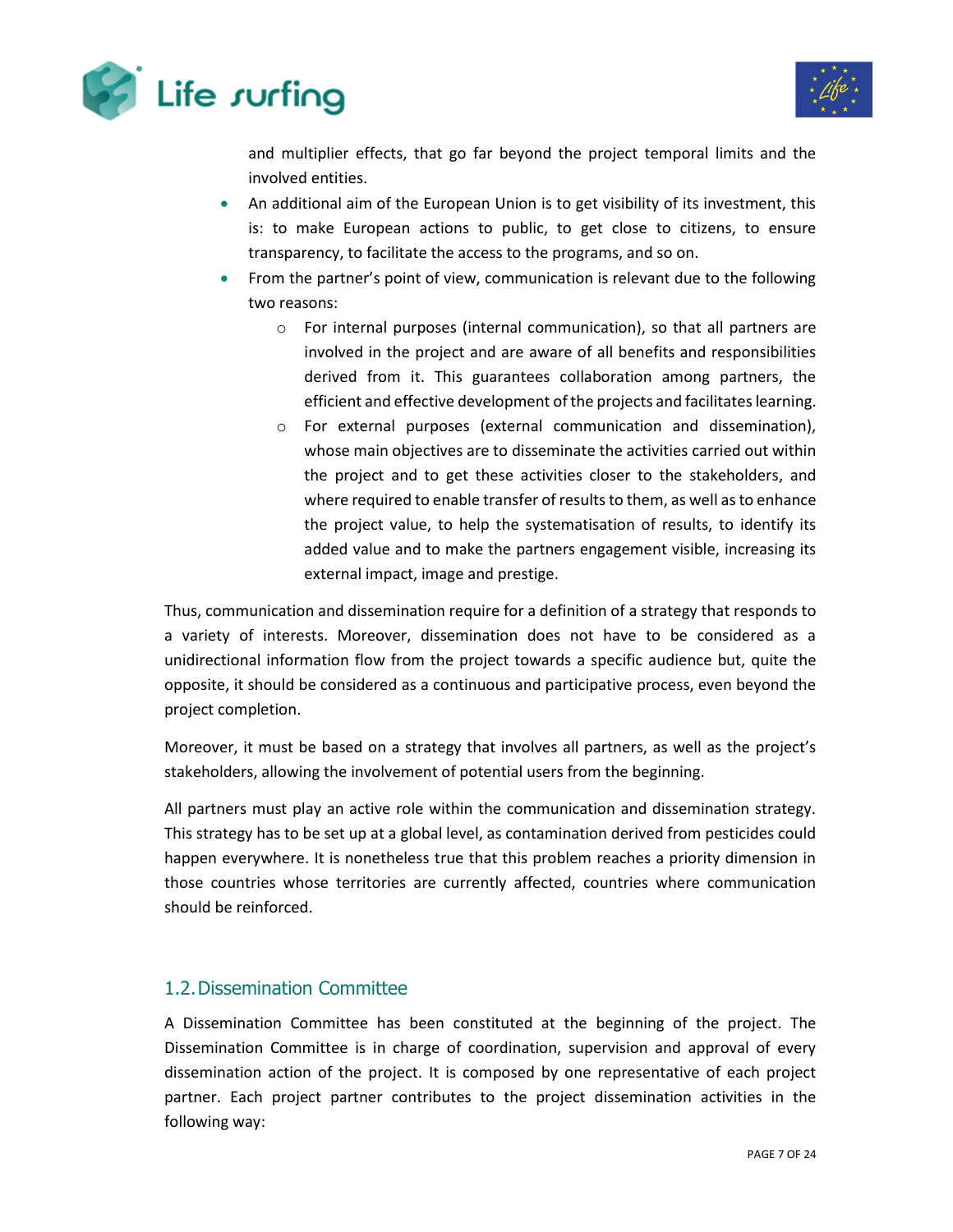



- The **Government of Aragon**, as coordinating beneficiary, is in charge of the general project management and coordination. As the regional public administration, it has a wide historical knowledge about the locations contaminated by lindane in the region. Its large experience in soil and water remediation and protection will be determinant to reach and to disseminate the objectives of the LIFE SURFING Project.
- The **Aragonese Company of Agri-environmental Management S.L.U (SARGA)** participates as associated beneficiary, contributing with its wide experience in developing LIFE projects. SARGA is responsible of some implementation and dissemination tasks, among them the SURFING Test implementation and monitoring. SARGA has also been responsible of the communication and dissemination in several European projects, and has organised a large number of events at local, national and international level.
- The **International HCH and Pesticides Association (IHPA)**, as associated beneficiary, contributes with more than 30 years of international experience in the mediation and resolution of problems related with POPs pesticides and other POPs. In the frame of the LIFE SURFING Project, the IHPA will be responsible for the project dissemination among the interested stakeholders and the assessment of the replicability and transferability of the project results. They will additionally participate in the preparation and implementation of the 14th International HCH&Pesticides forum that will be held in Zaragoza in 2021.
- The **Complutense University of Madrid (UCM)** main attributed tasks will be the elaboration of the SURFING Test experimental design and the participation in the SURFING Test final assessment. The UCM has many facilities to carry out the experiments at laboratory scale, as well as specific modelling software available.
- The **University of Stuttgart (USTUTT)** is a leading German research facility for contaminated land redevelopment and remediation technologies. The USTUTT will transfer the technology to other conditions such as different hydro-geologic situations and other types of contaminants. Medium and large scale experiments will be conducted under well controlled conditions using USTUTT available. As a research organisation, they are and have been involved in a large number of related projects. Thus, they have an important role in the networking with other projects, and in the enlargement of the group of interested stakeholders.

## <span id="page-7-0"></span>2. FORMAL REQUIREMENTS

All partners of a LIFE Project have to accomplish the requirements established in the Regulation (EU) No 1293/2013 of the European Parliament and of the Council of 11 December 2013 on the establishment of a Programme for the Environment and Climate Action (LIFE) and repealing Regulation (EC) No 614/2007.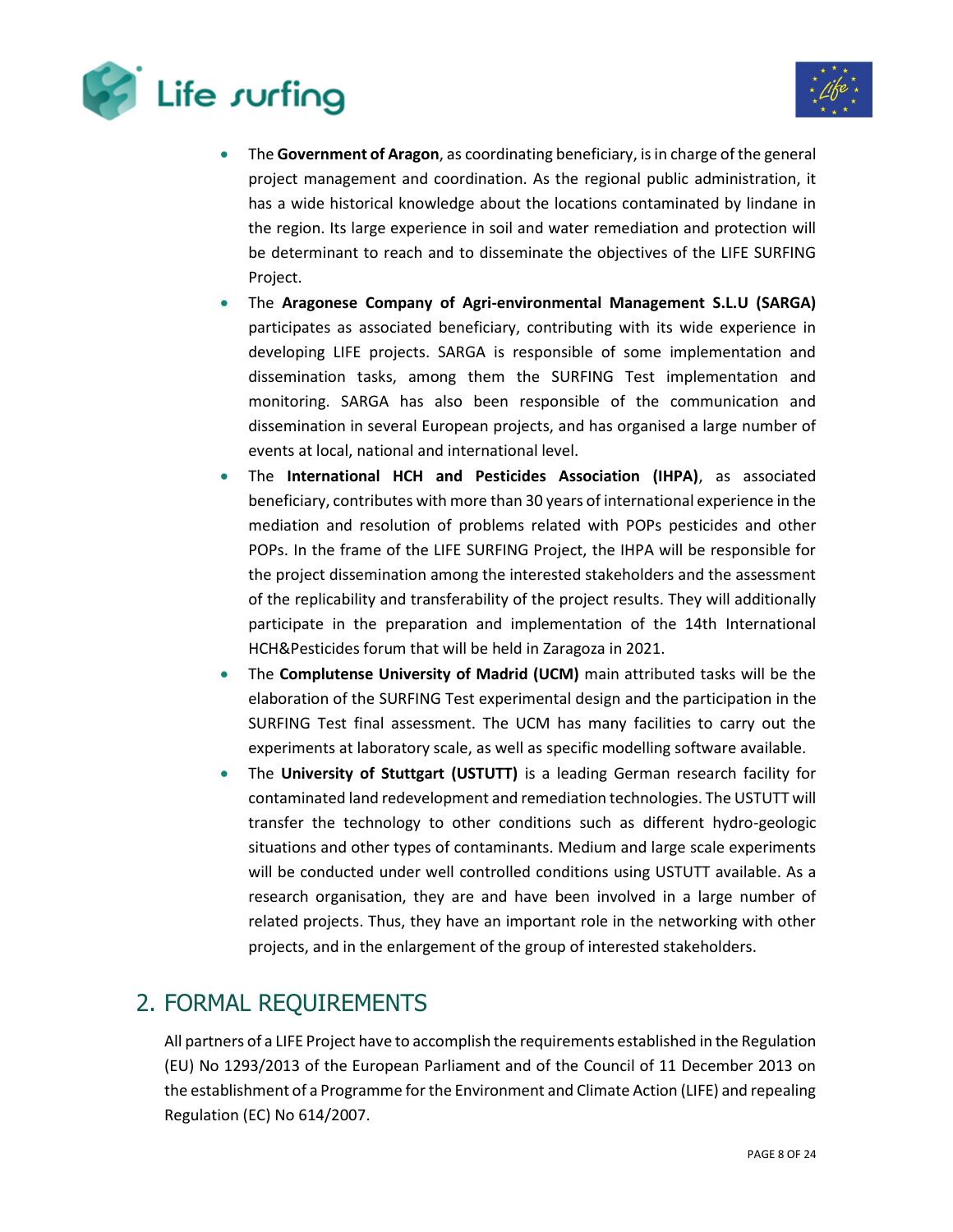



The main LIFE Programme requirements related to the project dissemination are the following:

#### <span id="page-8-0"></span>2.1.During the project:

- **LIFE logo**: The coordinating beneficiary and the associated beneficiaries shall make reference to the support given by the Union in all activities, documents and media produced in the framework of the project, using the LIFE logo provided by the Commission. They shall make the project and its results public, always mentioning the support received by the Union. The following is to be take into account:
	- o The LIFE logo may not be referred to as a certified quality label or eco-label. Its use shall be restricted to dissemination activities.
	- o All durable goods acquired in the framework of the project shall bear the LIFE logo unless otherwise specified by the Commission.
- **Audio-visual materials**: the credits at the beginning and/or at the end of audio-visual materials shall include an explicit and readable mention to the LIFE financial support (e.g. "With the contribution of the LIFE financial instrument of the European Union").
- **Website**: The coordinating beneficiary will create a project website or use an existing website for the dissemination of project activities, progress and results. The website address will be indicated in the reports. This website needs to be online within six months after the start of the project and should be regularly updated. The website must to be kept online for five years after the project ends.
- **Notice boards**: the coordinating beneficiary and the associated beneficiaries will produce and maintain notice boards describing the project at strategic places accessible and visible to the public. The LIFE logo should always appear on them at all times.
- **Networking activities**: the project shall contain an obligatory set of measures for networking activities. These activities can include visits, meetings, exchange of information, and/or other networking activities with an appropriate number of other relevant LIFE projects (ongoing or completed).

It may also include similar exchanges with other non-LIFE projects and/or participation in information platforms related to the project objectives (including at international level where justified). These networking activities ensure an efficient transfer of know-how and experience in order to foster its replication and transfer.

The coordinating beneficiary and the associated beneficiaries are obliged to inform and invite the Commission about all open seminars and conferences organised within the project, at least three weeks in advance.

### <span id="page-8-1"></span>2.2.After the project

The following communication actions are required to be done to ensure the project impact after the project end date: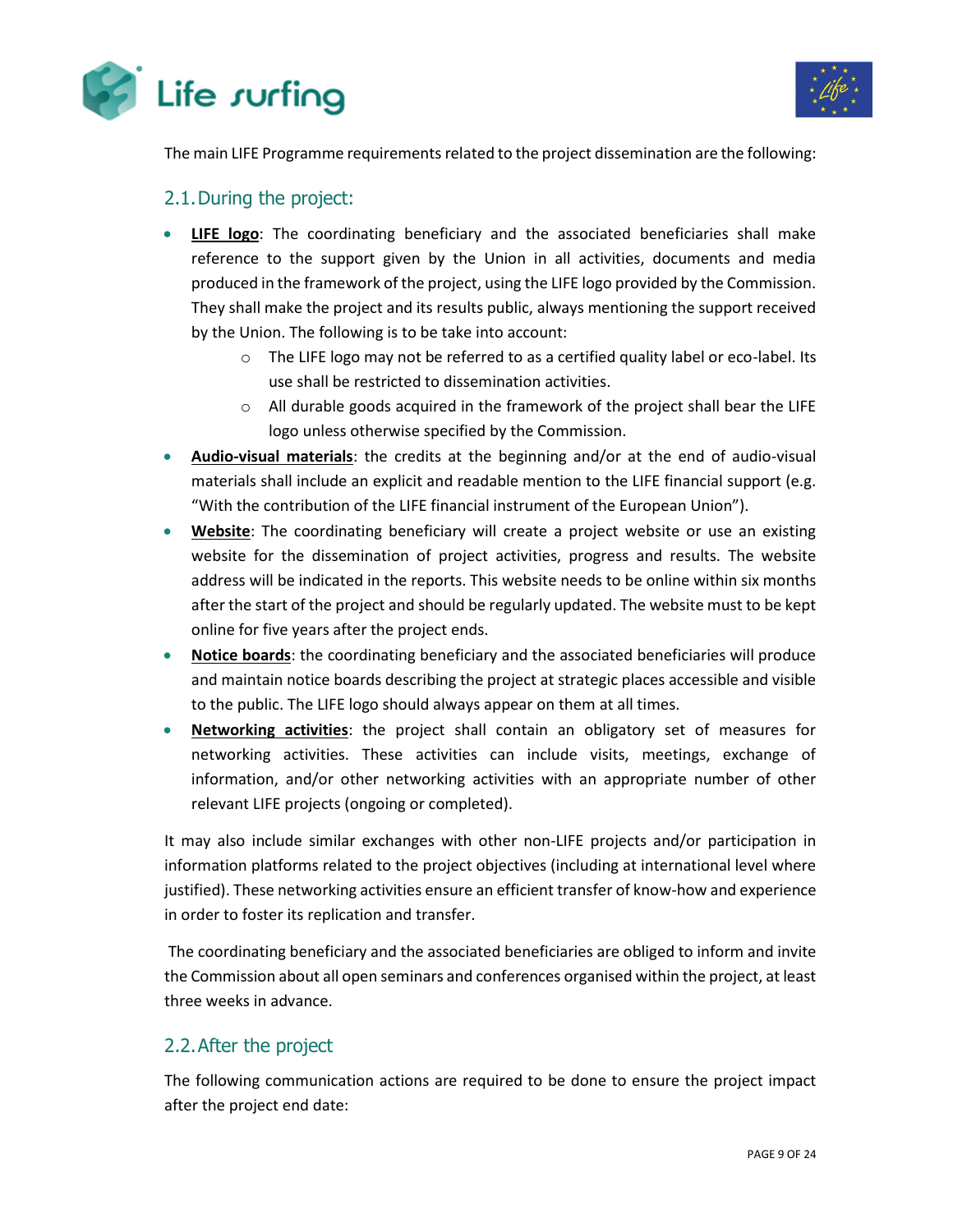



- **Layman's report**: a layman's report will be elaborated at the end of the project in order to inform about the project, its objectives its actions and its results to the general public. It will be published in print and electronic format, in English and Spanish languages. The maximum length will be 10 pages, and it will be addressed to a non-specialised audience. It will highlight the main results and conclusions. The layman`s report will be included in the final report, and will be downloadable at the project's website.
- **Communication plan after the project (After LIFE Plan)**: LIFE demonstration projects are required to produce a communication plan after the end of the project (in print and digital format). This plan should give a description on how the dissemination of the results of the project will continue once the project is finished, and it will detail the means to achieve it. The plan will include:
	- o a summary of the project,
	- o an assessment of the situation at the end of the project,
	- $\circ$  a definition of the After LIFE communication objectives, as well as the methodology to be developed,
	- $\circ$  an assessment on the funding needs and an identification of the funds sources,
	- $\circ$  as well as any other chapter or section to meet the LIFE Programme requirements on the After-LIFE Plans.

### <span id="page-9-0"></span>3. OBJECTIVES

According to the LIFE 2014-2020 Regulation (Regulation (EU) No 1293/2013 of the European Parliament and of the Council of 11 December 2013), the current LIFE programme has four objectives:

- Help to move towards a resource-efficient, low carbon and climate resilient economy, improve the quality of the environment and halt and reverse biodiversity loss;
- Improve the development, implementation and enforcement of EU environmental and climate policy and legislation, and act as a catalyst for, and promote, the mainstreaming of environmental and climate objectives into other policies and practices;
- Support better environmental and climate governance at all levels, including better involvement of civil society, NGOs and local actors;
- Support the implementation of the 7th environmental action plan.

The achievement of this objectives will be supported by the project and by the project communication. This communication will be done in two levels with different objectives:

**Internal communication**: it has to do with the communication among the project partners. The objective of the internal communication is: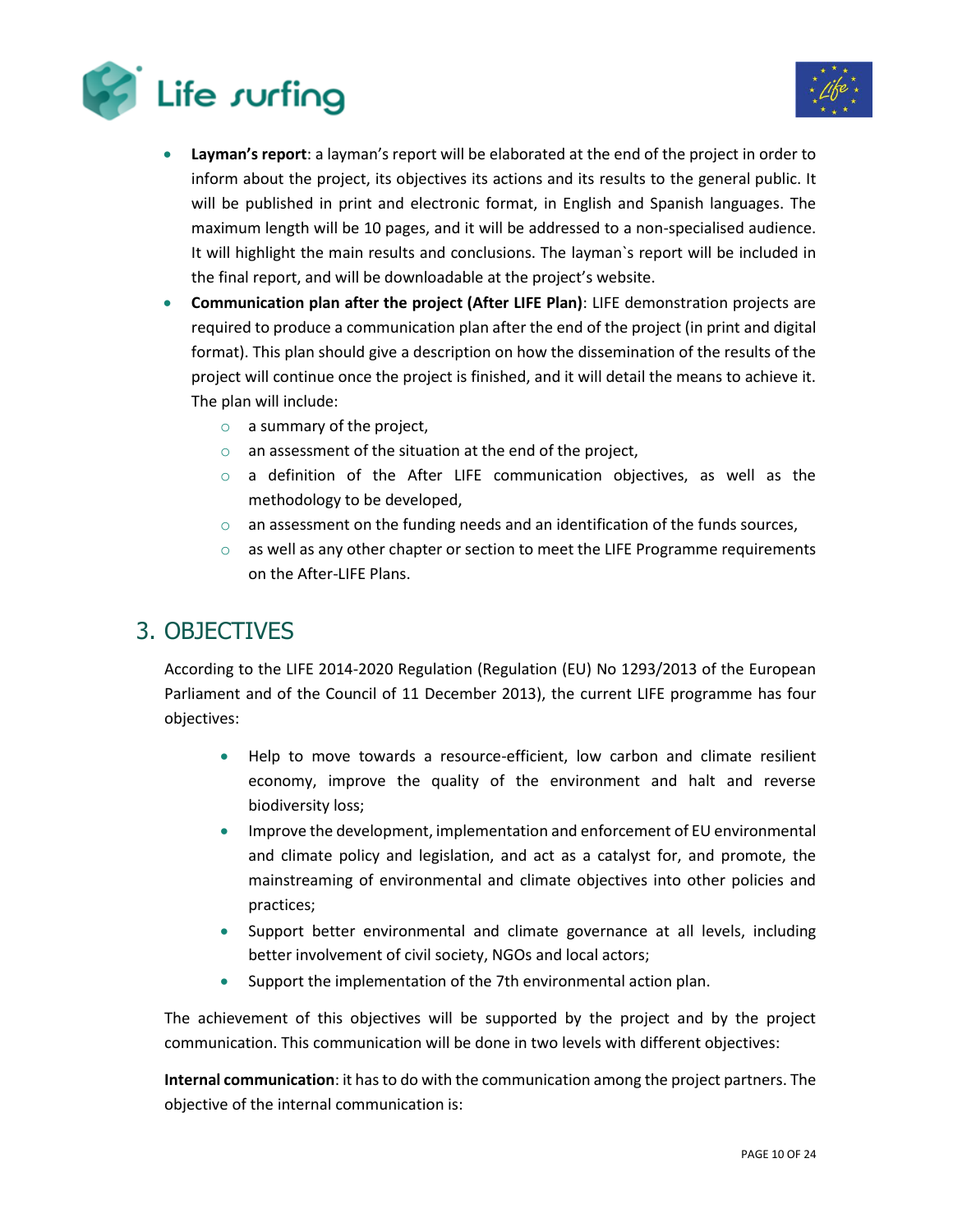



• I-1: To keep the members informed about common actions and administrative, financial, monitoring and evaluation obligations.

**External communication:** it has to do with the communication to other entities and audiences, different from the project partners.

The main objective of the LIFE SURFING external communication is to publish the results and the experience acquired during the project to all stakeholders, and once the effectiveness of the technique has been proven, to promote and enable its implementation in places with problems related to residual DNAPL of multicomponent organic compounds.

The specific objectives of the dissemination and external communication activities are:

- E-1: To inform to the target audience about the LIFE SURFING project, what it consists of, its objectives, members and expected results.
- E-2: To disseminate the progress made and the results obtained during the project.
- E-3: To provide a documentary base and reference material for the future.
- E-4: To disseminate new knowledge, techniques or reference material for political decisions at the regional / national level.

## <span id="page-10-0"></span>4. TARGET AUDIENCE

Communication and dissemination activities of the LIFE SURFING project aim to transmit a number of messages and information to clearly identified different target groups. The project target groups are the following:

- **Internal target groups**: all LIFE SURFING partners.
- **External target groups:**
	- ➢ **Public Entities**, including municipal and supra municipal authorities (e.g. city councils, county councils), as well as environmental authorities, especially those working on environmental quality planning and management, especially at Former Lindane production plants (at least 40 locations in the EU, which are expected to have DNAPL problems, and other locations world-wide, also in EECCA countries - Eastern Europe, the Caucasus and Central Asia (half of obsolete pesticides in solid and liquid phase stored worldwide are located in these territories).
	- ➢ **Private Entities: the first item applies also** for this group that still own Former Lindane production plants.
	- ➢ **Organizations** with the capacity of promoting and financing projects that solve environmental problems (GEF(Global Environment Facility), UNDP, UNDP, FAO, UNIDO, USAID and World Bank).
	- ➢ **Scientific and technical community** in relation to environmental quality: universities, research centres, centres and technological platforms for the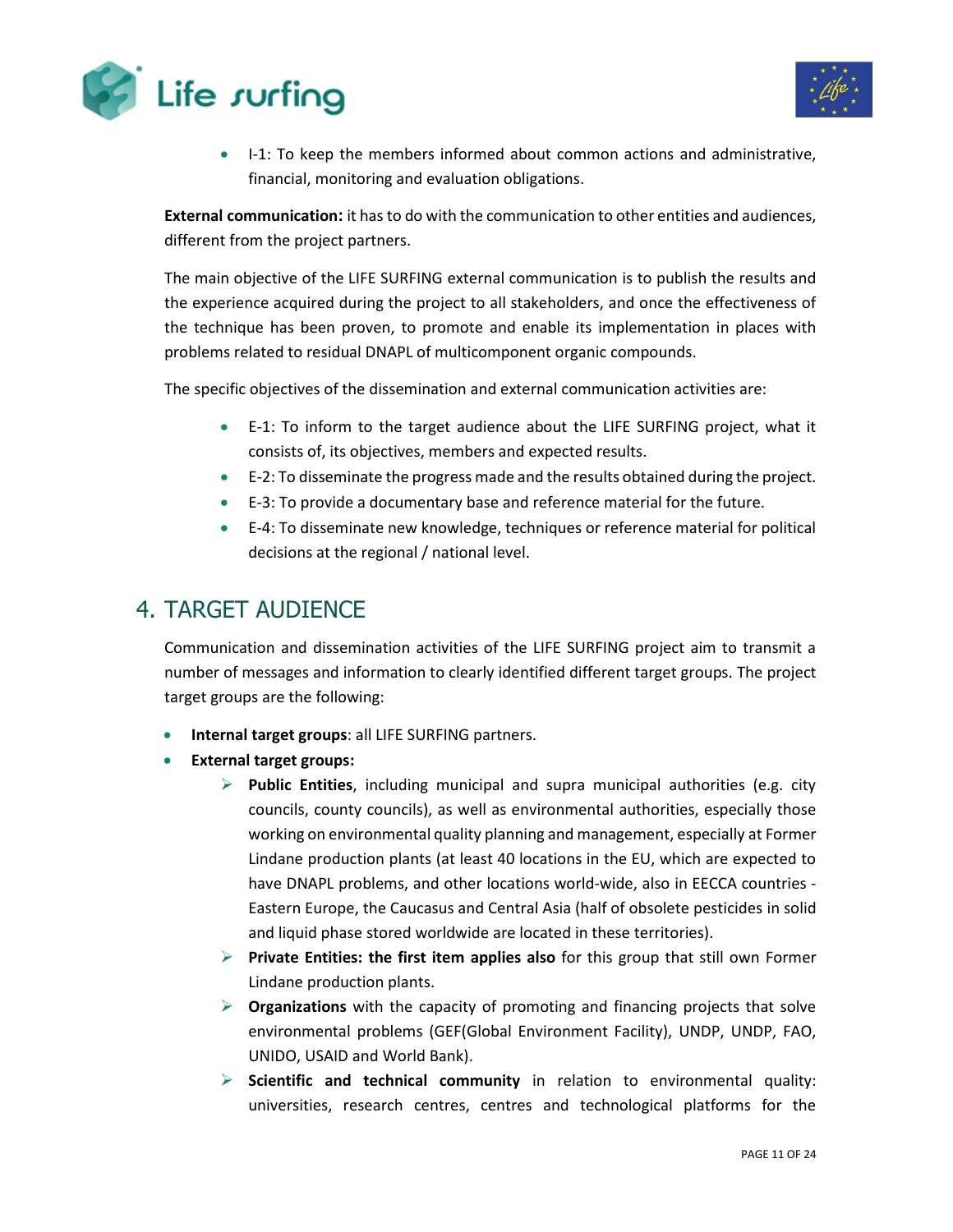



promotion of entrepreneurial projects and innovation, for their role in the development of good practices and knowledge.

- ➢ **Participants of other starting and/or ongoing EU projects that are working on DNAPL and Lindane issues such as:** EU Lindanet, Intereg Europe, EU Life POPWAT, Pilot project to evaluate and address the presence of lindane and HCH in the EU (ENV.D.1/ETU/2019/0023), and national authorities involved in the updating of the UIP(Union's Implementation Plan for the Stockholm Convention on Persistent Organic Pollutants
- ➢ **NGOs related to the environment and the protection of nature**, for their role in the dissemination and support of initiatives that contribute to sustainable development, pollution prevention and control of natural resources.
- ➢ **General public**: Citizens in regions/countries already affected or potentially affected by problems arising from the use of obsolete pesticides and other organochlorine contaminants.
- ➢ **Media**: The media at the beneficiaries' countries.

## <span id="page-11-0"></span>5. MESSAGE

The messages given by the project must summarize its "essence". They will be simple and specific, they will constitute the basis for all dissemination activities, and they will be relevant to the target audiences. The messages will recall the project objectives and will highlight the added value and the benefits of the project.

In the first stage of the project, the main objective will be to make the LIFE SURFING project known. Therefore, the chosen message should answer the following questions:

- What is LIFE SURFING?
- Who is part of the project?
- What are its fundamental objectives?

To that aim, the following general messages are proposed:

- $\triangleright$  LIFE SURFING is a demonstration project co-financed by the European Union that addresses the environmental problem of soil contamination by Dense Non-Aqueous Phase Liquids (DNAPL).
- $\triangleright$  It will demonstrate the feasibility of a remediation technique in soils contaminated by dense non-aqueous phases (DNAPL) of multicomponent organic contaminants and POPs.
- $\triangleright$  This technique will combine the use of chemical oxidation techniques with the action of surfactants in the so-called "SURFING Test".
- $\triangleright$  The project is coordinated by the Government of Aragon, (Department of Agriculture, Livestock and Environment) and will have the technical support of SARGA, IHPA, UCM and USTUTT.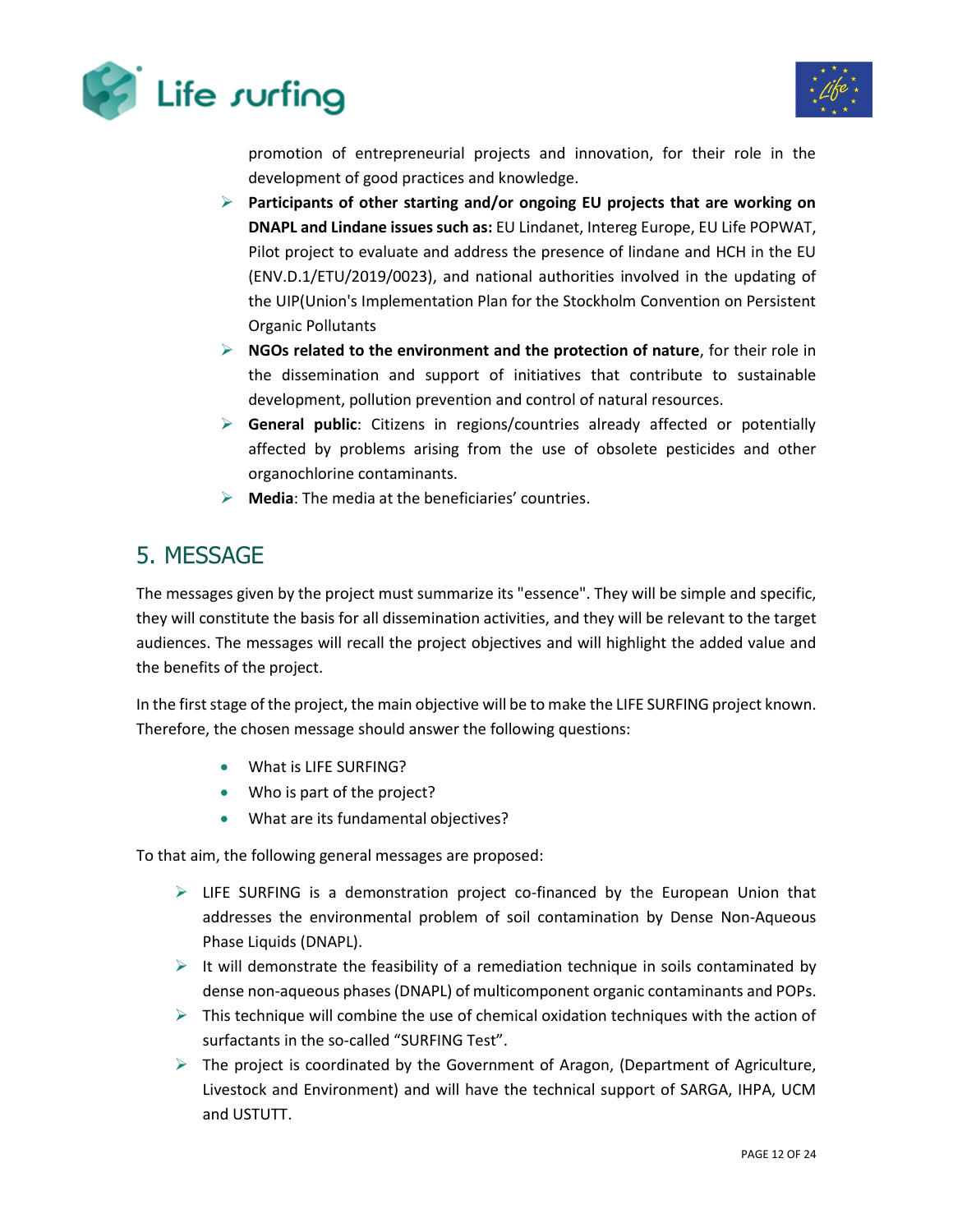



These are basic messages that will be adapted to the different target groups taking the following into account:

- **Message for the public administration**: the general message will highlight the compliance with environmental protection regulations.
- **Message for organizations with the capacity to finance**: the general message will highlight the magnitude of the problem in certain regions together with the need of support from the international organizations not only at a technical but also to a financial level.
- **Message for the scientific and technical community**: the general message will highlight the importance of conducting a deep technical and scientific analysis aimed at solving this problem.
- **Message for NGOs**: the general message will highlight the role of NGOs as defenders of the environment and the importance of cooperation with the rest of the actors.
- **Message for the general public**: the general message will highlight the idea that this project will contribute to guarantee the quality of water for human consumption and the protection of Health.
- **Message for the media**: it will be focused in avoiding sensationalism on such a sensitive topic. Communication with the media will require an individualized analysis of the messages that will be launched in every occasion. This work is direct responsibility of the Government of Aragon.

On the other hand, the website www.lifesurfing.eu and social networks (Twitter: @LIFESURFING\_hch) will be the project's main communication tools, and will be included in all communication documents.

As the program progresses and technical outputs are produced, messages will be updated. Annual reviews of the Communication Plan will include an updated version of these messages.

# <span id="page-12-0"></span>6. STRATEGY AND ACTIVITIES

In order to specifically respond to the different target groups, the dissemination activities and dissemination materials will be grouped in two areas of action:

- **a.** Internal Communication
- **b.** External Communication

These two areas of action look for the coherent adaptation of the communication activities and tools to the different objectives and target groups, being the basis of the communication and dissemination strategy. The relationship between the objectives, target groups and activities/tools is, therefore, the following: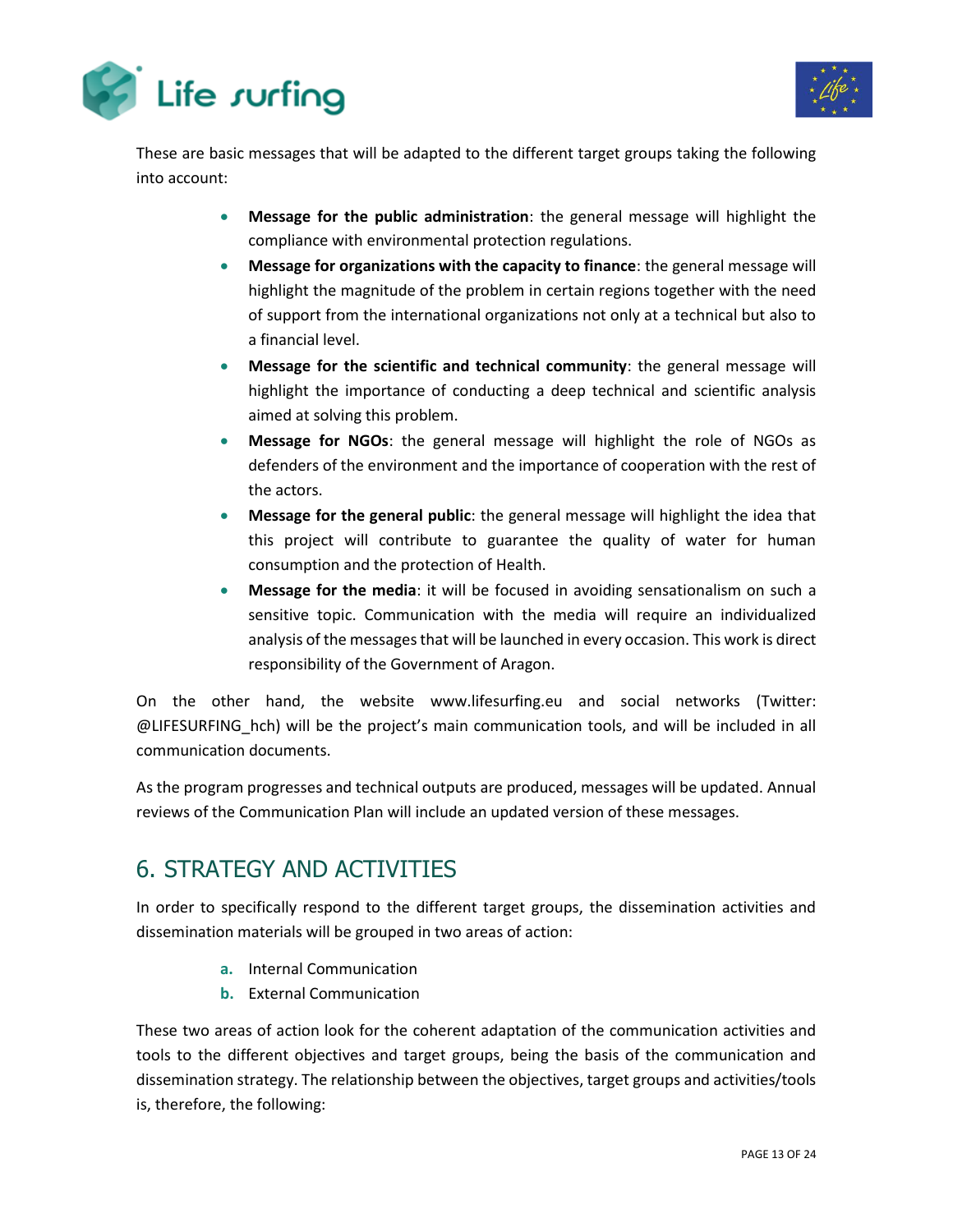



### <span id="page-13-0"></span>6.1.Internal Communication

The Internal Communication strategy aims to systematize and structure the information among those directly involved, in a way that guarantees the effective and transparent project management, in order to:

#### **a) Exchange the administrative documentation / daily work:**

The partners will enable the necessary channels to guarantee communication in a timely manner. Free file exchange tools (Dropbox, Google Drive or similar) will be used to ensure immediate accessibility to the daily work documentation. In addition, technology will be used to facilitate communication among all partners. The Government of Aragon and SARGA, will contact all partners as many times as necessary via email, telephone or free online conference tools such as Skype. All this will have the objective of establishing an adequate flow of information to guarantee full coordination among the partners.

#### **b) Coordinate the communication tasks:**

The coordination of the communication tasks falls on the Dissemination Committee.

#### <span id="page-13-1"></span>6.2.External Communication and dissemination

The external strategy targets the project stakeholders and other general target groups.

The LIFE SURFING project has planned the use of some specific tools for the purposes of the external communication and dissemination. The proposed tools are low cost but require a significant workload. Nonetheless, their high flexibility makes the adaptation of the contents easy, which will allow for an effective communication of the project progress and its results to the different target groups. The mentioned proposed tools are the following:

- Journals and magazines
- Press releases
- Newsletters
- Leaflets
- Letters
- Video
- Posters
- Notice boards
- Social networks
- Website

These tools are considered to reach a wider audience in comparison to others and are expected to disseminate the project news and milestones mainly through the partner's local and regional media, but also to other European countries and regions.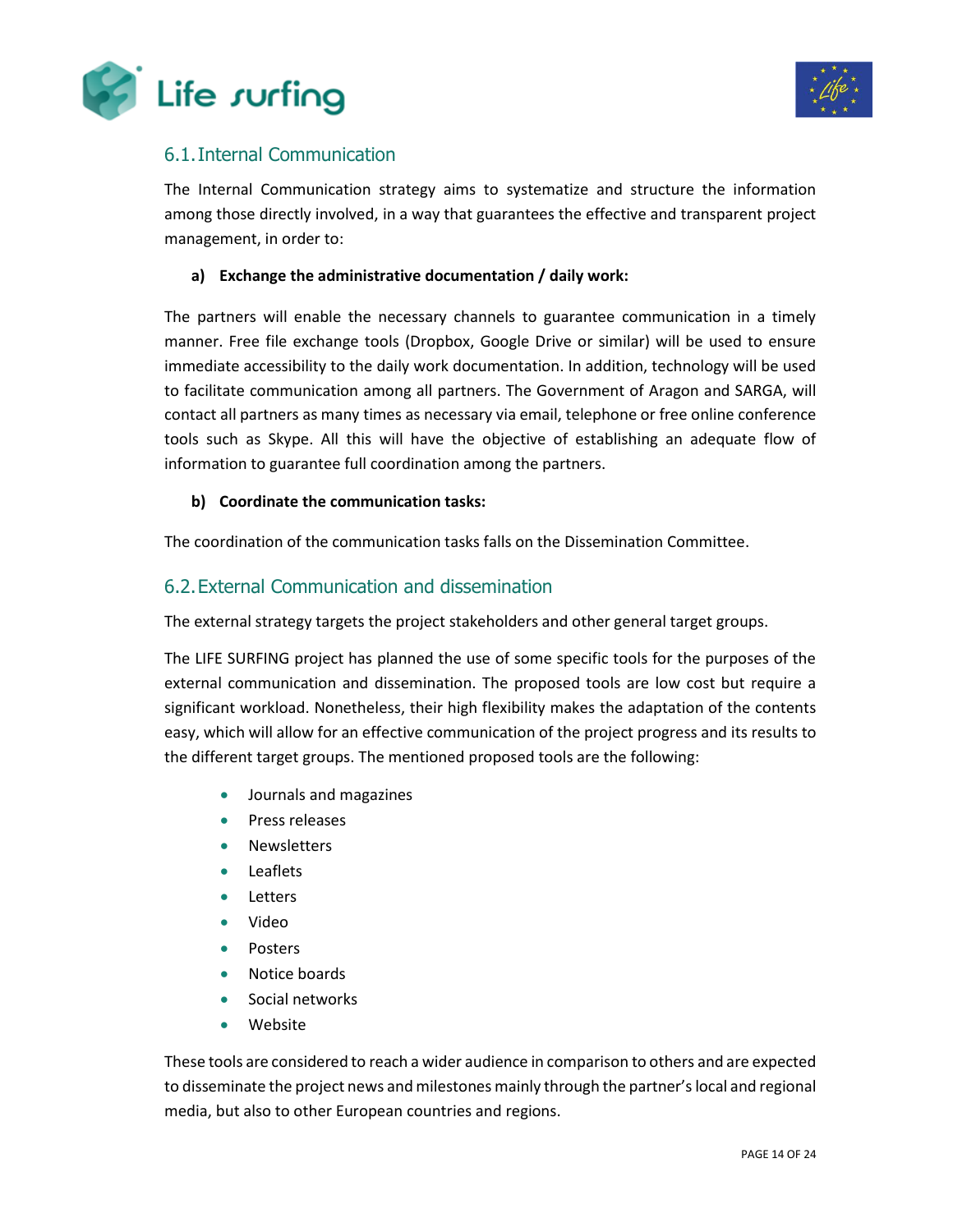



Other tools that are not currently planned but could be also used during the project are the following:

- Manuals
- Radio
- Television
- Stickers
- Billboards
- Blogs

# <span id="page-14-0"></span>7. COMMUNICATION AND DISSEMINATION ACTIONS

The following Communication and Dissemination actions will be developed for the LIFE SURFING project:

### <span id="page-14-1"></span>7.1.Website

The website of the LIFE SURFING project will be a central element of the communication strategy. It will be not only used to provide general information of the project, but also as a tool for the dissemination of other materials, either downloadable or not, such as publications, brochures, documents or newsletters. It will disseminate the results of the project and will promote information about the problem in a clear, transparent and accessible way to all stakeholders, for awareness raising purposes.

The website will be created within the six months after the approval of the project, and released in October 2019, and will remain active for at least 5 years after the project end. The development of this task is described in Action D1.1.

### <span id="page-14-2"></span>7.2. Corporate identity

A specific logo, colour palette and font, as well as documents and templates for dissemination and communication (presentations, etc.) will be created for the LIFE SURFING project.

### <span id="page-14-3"></span>7.3.Notice boards

Notice boards will be prepared during the project development. They will include data on the objectives and the development of the project, the project budget and the partners involved. The content will be clear and instructional. It will describe the type of contamination and the proposed remediation solution in a schematic way. It will include the logos of the project, the partners, the LIFE program and the website address.

PAGE 15 OF 24 Informative Boards will be placed in strategic locations of the project so that they can reach a wide range of audiences such as: Bailín, Government of Aragon headquarters, the offices of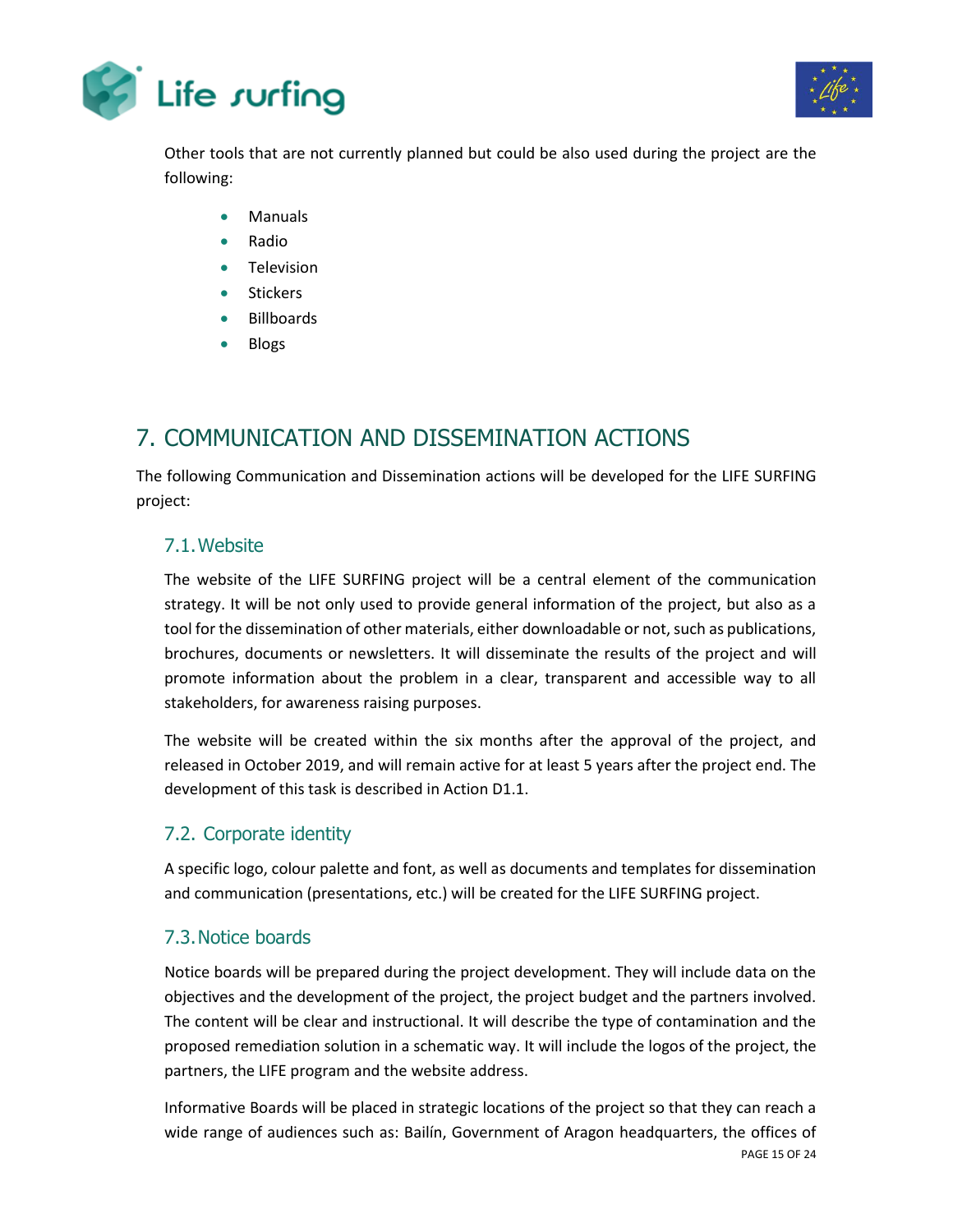



the Jacetania and Alto Gállego regions, as well as one in each partner's facilities. They will be placed at the relevant locations within 1 year from the project start date. The development of this task is described in Action D1.1 and D1.4.

### <span id="page-15-0"></span>7.4.Creation of informative material for the general public

The objective of this task is to develop the appropriate materials to inform the general public about the progress of the project and the solutions adopted. The content will be adapted according to the target group addressed, taking into account that the messages must be instructional and easy to understand. For example, at the local level, population within the area of action (neighbours, local industries, associations, etc.) must have a general knowledge of the project and the environmental problem. In this specific case, simple explanations and general information will be used.

Tasks to be carried out will include the elaboration of:

- General informative material: brochures, posters, etc., which will be distributed in every dissemination activity (round tables, talks, open days, etc.). In addition, the informative materials will be sent to already existing dissemination centres in Zaragoza, such as the Urban Environment Classroom of Zaragoza, created for citizen awareness of the risks of poor waste management as well as for the dissemination of the importance of environment preservation.
- e-Newsletter: it will disseminate information related to POPs and other contaminants included in the Stockholm Convention, in an effective and low cost manner. Two e-Newsletters will be sent per year, one of them will cover news about remediation technologies in sites contaminated by POPs and the other one will contain more specific information about the site, focusing on the progress made within the project. This task is detailed in Action D1.1 and D 2.3

### <span id="page-15-1"></span>7.5.Publications

The dissemination materials destined to scientific target groups will include information of higher technical level that will allow them to get a deeper knowledge of the assumptions, limitations and technical approach of the project.

Dissemination materials used for these purposes will be the following:

- Articles.: 2 short articles between 500 and 1000 words-. with the option of being translated to allow dissemination in most national publications. Target audience: technical and advisory field.
- Scientific articles: at least two scientific articles will be delivered to the main international journals. Target audience: specialist scientists and technicians in decontamination techniques (Action D.2.3).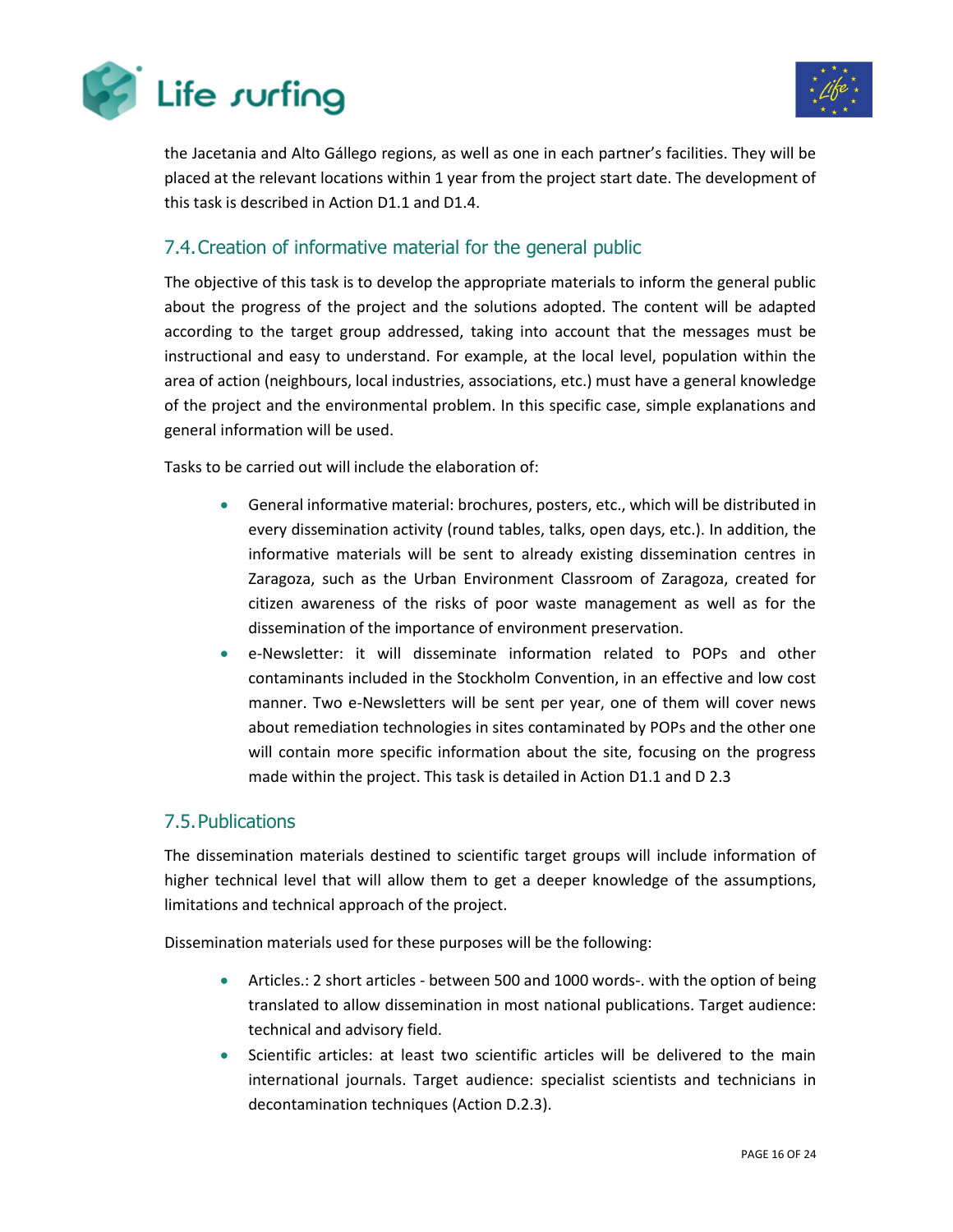



### <span id="page-16-0"></span>7.6.Informative activities

The knowledge and involvement of the partners in the project will be promoted by organising informative activities for the stakeholders, such as seminars and open-days. The objective of the informative activities is to make stakeholders understand the idea that, considering that the problem affects to all the agents in the territory, their common knowledge and active participation is decisive for the successfully completion of the project. Seminars and open-days are included in Action D.1.4. The following are planned

- Seminars: 4 seminars will be held during the project, dedicated to the project stakeholders (public entities, CHE, General Directorate of Health, General Directorate of Industry, NGOs, City Halls, citizen organisations, etc.). They will be informed of the progress, limitations and results obtained during the development of the project.
- Open days with guided tours: 4 small group visits (10-30 people) will be organised by the coordinating beneficiary during the development of the project. Target groups will be technicians, experts, public authorities, local residents and students. The aim of the open days will be to show visitants the location of the SURFING field test, as well as the different activities that are being carried out for the site's remediation.

### <span id="page-16-1"></span>7.7. Social networks

Considering the great influence and power that social networks have nowadays to disseminate information, a Twitter profile and YouTube channel will be created.

The development of this task is included in Action D1.4 of the project.

#### <span id="page-16-2"></span>7.8.Awareness raising actions

The Dissemination Committee will coordinate the partners' awareness raising activities. These activities will have the objective of raising awareness among the general public regarding the problems associated with the uncontrolled deposit of hazardous toxic waste.

An interactive video about the HCH and DNAPL problem in Aragon and in Europe will be elaborated within this action. The video will explain the problem of the site and other sites with similar problems, as well as the actions that need to be taken in the future for the complete remediation of these locations. This video will be promoted at a national and an international level.

This task is included in Action D1.5 of the project.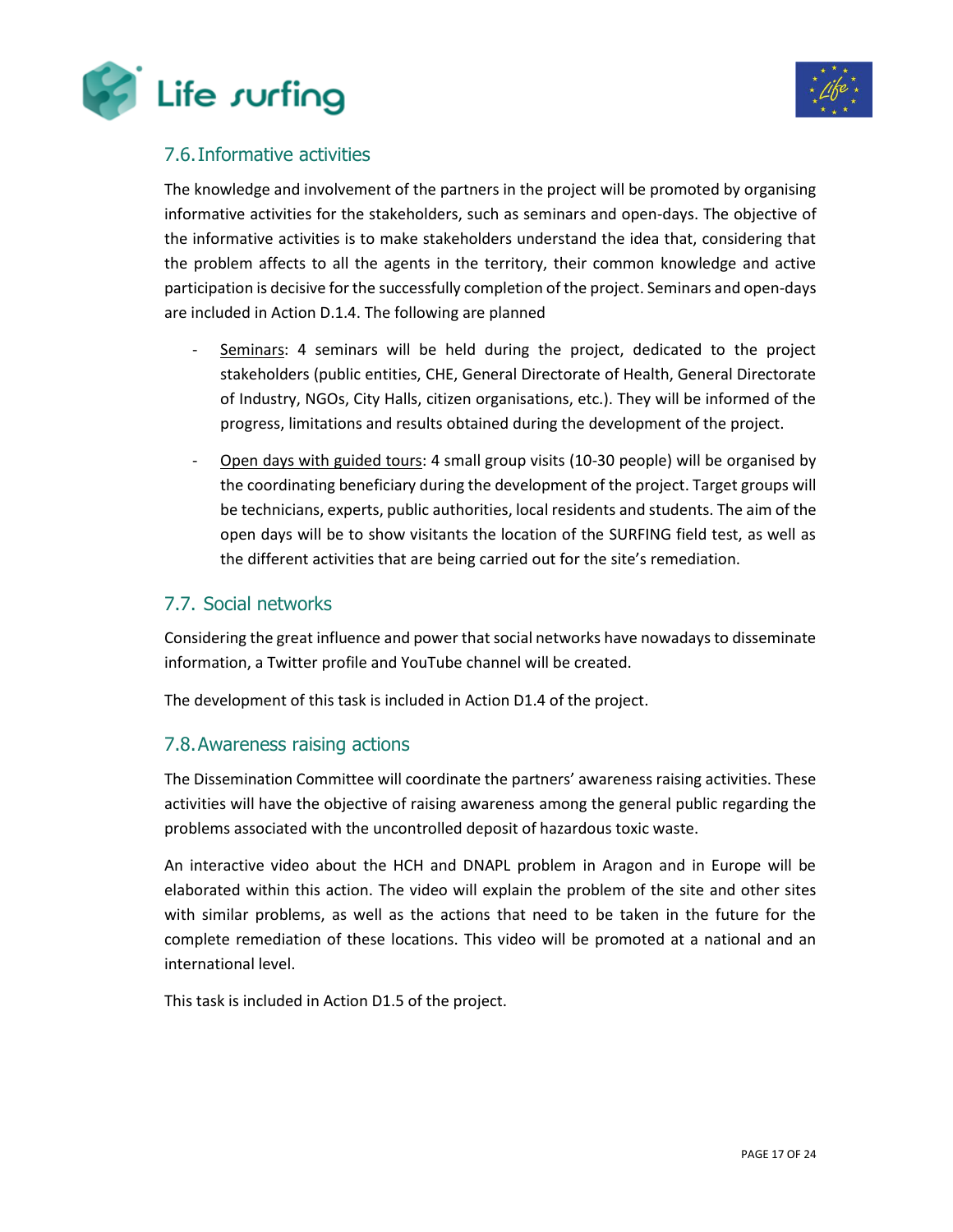



### <span id="page-17-0"></span>7.9.Participation and organization of networking and information related platforms

In order to give visibility to the actions carried out in the project, the Dissemination Committee will coordinate the participation in existing networking platforms and the organisation of other networking activities. Networking activities will include:

- The attendance and participation in existing information networks (Network of Environmental Authorities, ENCORE, EIONET). Participation will be active and will include the presentation of the project progress to the different attendees.
- The organization and participation in forums related to the problem of contamination by HCH, POPs, among them:
	- o Organization of the 14th HCH and Pesticides Forum in Spain with IHPA experience (organizer of previous editions). This forum will last 3 days and will involve experts, private companies, institutions and public administrations, politicians, NGOs and academic institutions interested in the management of POPs. The theme of the forum will focus on the issue of Bailín and other sites affected by HCH in Europe. For this, attendees will receive first-hand information about Bailín's problem and visit the facilities.
	- $\circ$  Organisation of events related to HCH and other POPs and participation in related events organised by other entities, covering the following aspects:
		- Discussion on national and regional strategies, plans and financial resources to eliminate POPs.
		- Dissemination of satisfactory experiences and national initiatives. Participation of NGOs and academic institutions.
		- Exchange and review of technologies and experiences for inventories, risk measurement, environmental impact, management, storage and destruction of POPs and contaminated soils.
		- Raise awareness about POPs at local, regional and global levels.

This task is included in Action D3 of the project.

## <span id="page-17-1"></span>8. TIMESCHEDULE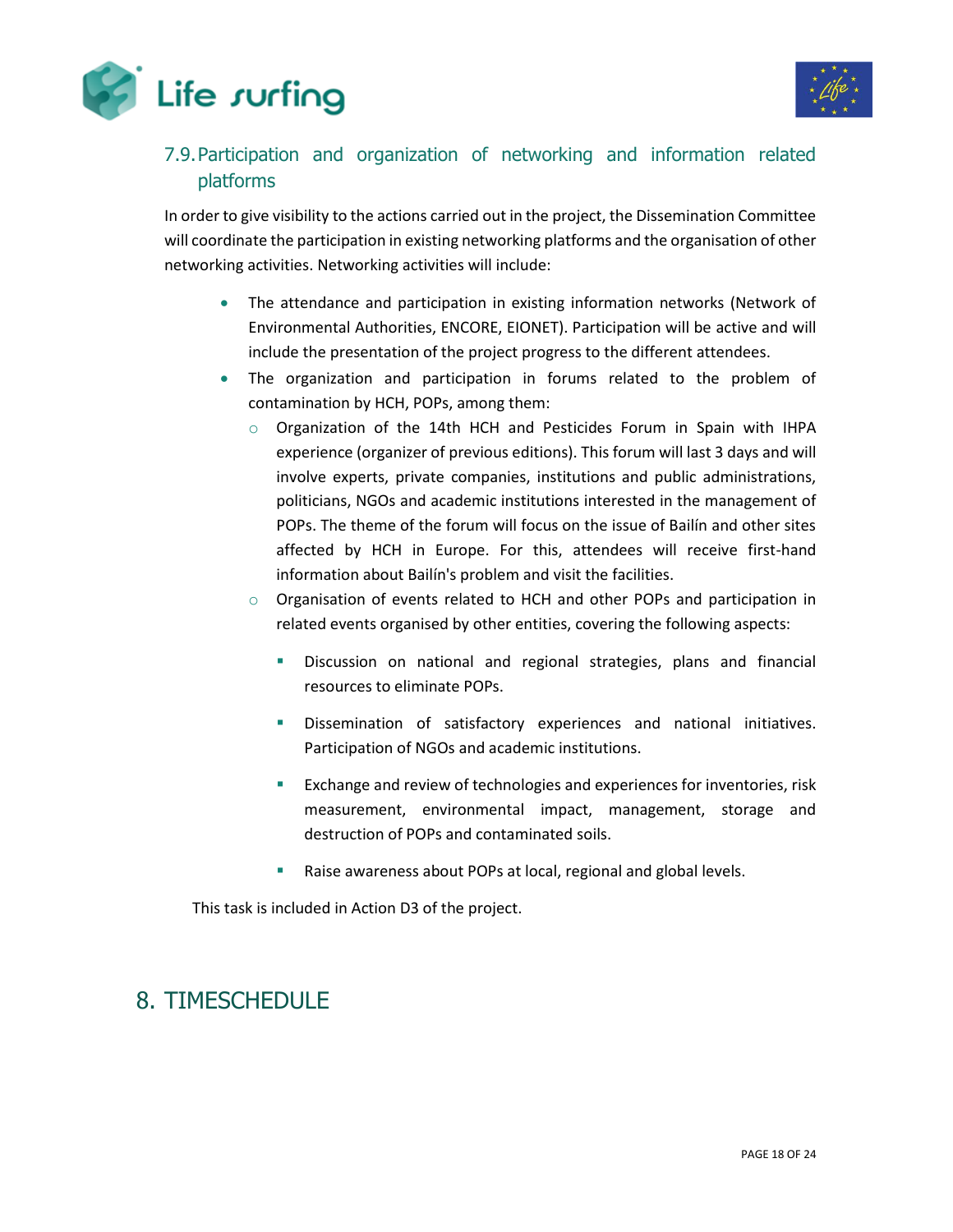



### Year 2019

<span id="page-18-0"></span>

| D.    | <b>Public awareness</b><br>and dissemination of<br>results (obligatory)                                                                                          | Respon<br>sible                             | m1 | m2                                               | m3              | m4 | m5                              | m6 | m7                                          |                           | m8 | m9 | m <sub>10</sub>                | m11                              |                               | m12 |
|-------|------------------------------------------------------------------------------------------------------------------------------------------------------------------|---------------------------------------------|----|--------------------------------------------------|-----------------|----|---------------------------------|----|---------------------------------------------|---------------------------|----|----|--------------------------------|----------------------------------|-------------------------------|-----|
| D.1   | <b>COMMUNICATION,</b><br><b>DISSEMINATION</b><br><b>AND</b><br><b>RAISE</b><br><b>AWARENESS</b><br><b>ACTIONS</b>                                                | <b>DGA</b>                                  |    |                                                  |                 |    |                                 |    | Social<br>media<br>networks<br>availability | Communi<br>cation<br>plan |    |    |                                | Notice Board                     | Website<br>fully<br>available |     |
| D1.1  | Communication and<br><b>Dissemination Pack</b>                                                                                                                   | <b>DGA/</b><br>ALL                          |    | Subcontr<br>acting<br>Web, logo<br>and<br>design | Social<br>Media |    |                                 |    |                                             |                           |    |    |                                |                                  |                               |     |
| D1.2  | Layman's report                                                                                                                                                  | <b>DGA</b><br>/ALL                          |    |                                                  |                 |    |                                 |    |                                             |                           |    |    |                                |                                  |                               |     |
| D1.3  | Open and Closing<br>Sessions                                                                                                                                     | <b>DGA/</b><br>ALL                          |    |                                                  |                 |    | Opening<br>session<br>(10/4/19) |    |                                             |                           |    |    |                                |                                  |                               |     |
| D1.4  | Informative Materials,<br>Seminars and Visits                                                                                                                    | <b>SARGA/</b><br><b>DGA</b>                 |    |                                                  |                 |    |                                 |    |                                             |                           |    |    |                                | Seminar<br>$\sqrt{2}$<br>visit 1 |                               |     |
| D1.5  | Interactive video                                                                                                                                                | <b>IHPA/</b><br><b>SARGA</b>                |    |                                                  |                 |    |                                 |    |                                             |                           |    |    |                                |                                  |                               |     |
| D.2   | <b>PARTICIPATION</b><br><b>AND ORGANIZATION</b><br>OF NETWORKING<br>AND INFORMATION<br><b>PLATFORMS</b><br>RELATED TO THE<br><b>PROJECT</b><br><b>OBJECTIVES</b> | <b>IHPA</b>                                 |    |                                                  |                 |    |                                 |    |                                             |                           |    |    |                                |                                  |                               |     |
| D.2.1 | LIFE<br>networking<br>exchange group                                                                                                                             | <b>IHPA/</b><br><b>UCM</b>                  |    |                                                  |                 |    |                                 |    |                                             |                           |    |    |                                |                                  |                               |     |
| D.2.2 | Networking<br>and<br>transferability to other<br>technical stakeholders.                                                                                         | <b>IHPA/</b><br><b>UCM</b>                  |    |                                                  |                 |    |                                 |    |                                             |                           |    |    |                                |                                  |                               |     |
|       | D.2.3 Newsletter<br>and<br>Specialized<br>publications                                                                                                           | UCM/<br><b>USTUTT</b>                       |    |                                                  |                 |    |                                 |    |                                             |                           |    |    | $1^{\rm st}$<br>newslett<br>er |                                  |                               |     |
| D.2.4 | INTERVENTION IN A<br><b>INTERNATIONAL</b><br>EVENT (Brussels)                                                                                                    | <b>IHPA/</b><br><b>DGA/</b><br><b>SARGA</b> |    |                                                  |                 |    |                                 |    |                                             |                           |    |    |                                |                                  |                               |     |
| D.3   | 14TH<br>HCH<br>&<br><b>PESTICIDES FORUM</b>                                                                                                                      | <b>IHPA/</b><br><b>SARGA</b>                |    |                                                  |                 |    |                                 |    |                                             |                           |    |    |                                |                                  |                               |     |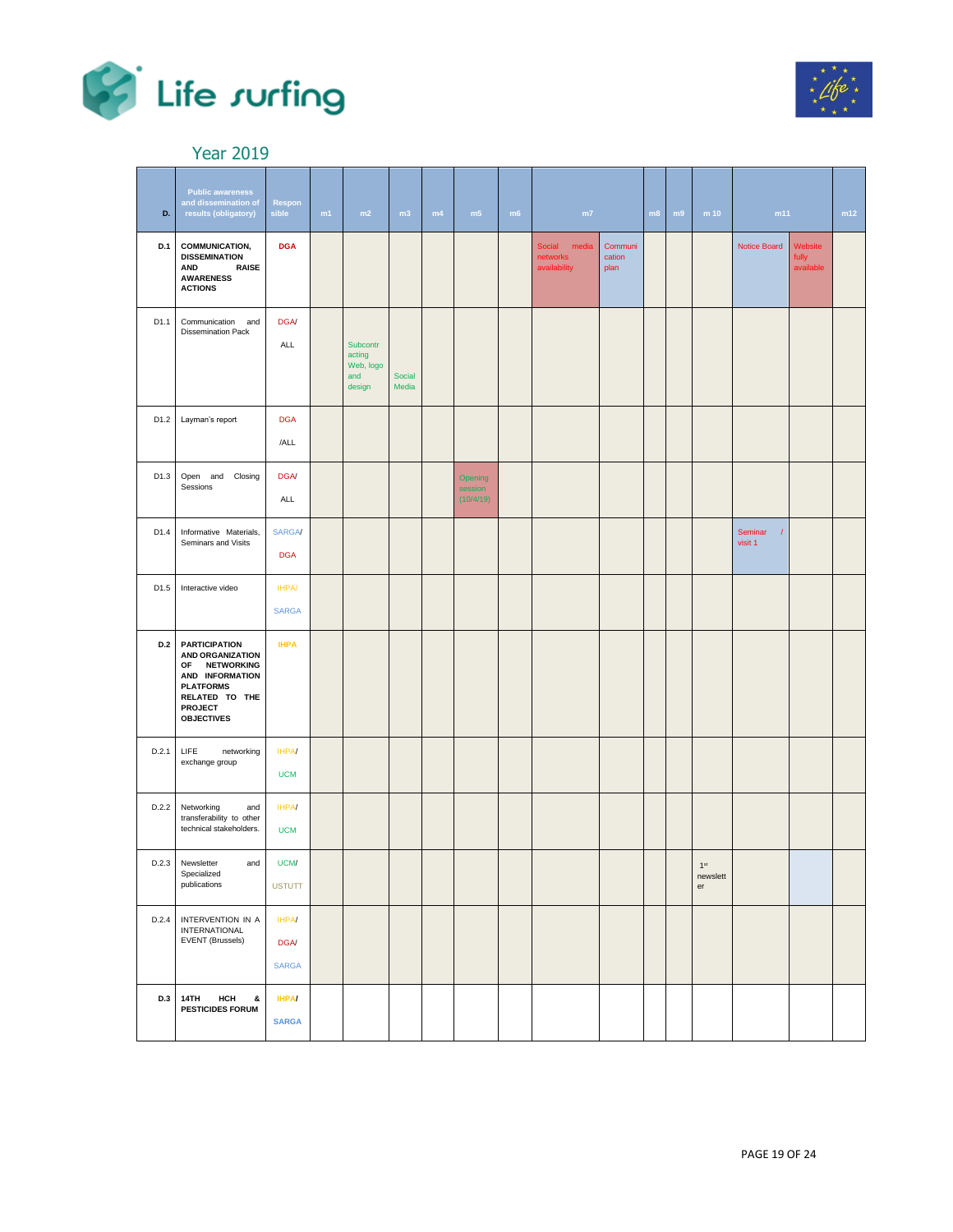



### Year 2020

<span id="page-19-0"></span>

| D.                     | <b>Public awareness and</b><br>dissemination of<br>results (obligatory)                                                                                                              | Respon<br>sible                      | m1 | m2 | m3 | m4 | m5 | m6 | m7                           | M8 | M9                         | m10                          | m11 | M12                                                                                |
|------------------------|--------------------------------------------------------------------------------------------------------------------------------------------------------------------------------------|--------------------------------------|----|----|----|----|----|----|------------------------------|----|----------------------------|------------------------------|-----|------------------------------------------------------------------------------------|
| <b>D.1</b>             | <b>COMMUNICATION,</b><br>DISSEMINATION AND<br>RAISE AWARENESS<br><b>ACTIONS</b>                                                                                                      | <b>DGA</b>                           |    |    |    |    |    |    | Leaflets(500)<br>Posters(20) |    |                            |                              |     |                                                                                    |
| D1.1                   | Communication<br>and<br><b>Dissemination Pack</b>                                                                                                                                    | <b>DGA/ALL</b>                       |    |    |    |    |    |    |                              |    |                            |                              |     |                                                                                    |
| D1.2                   | Layman's report                                                                                                                                                                      | <b>DGA/ALL</b>                       |    |    |    |    |    |    |                              |    |                            |                              |     |                                                                                    |
| D1.3                   | Open and<br>Closing<br>Sessions                                                                                                                                                      | <b>DGA/ALL</b>                       |    |    |    |    |    |    |                              |    |                            |                              |     |                                                                                    |
| D1.4                   | Informative<br>Materials,<br>Seminars and Visits                                                                                                                                     | <b>SARGA/</b><br><b>DGA</b>          |    |    |    |    |    |    | Seminar/<br>Visit 2          |    |                            |                              |     |                                                                                    |
| D1.5                   | Interactive video                                                                                                                                                                    | <b>IHPA/</b><br><b>SARGA</b>         |    |    |    |    |    |    |                              |    |                            |                              |     |                                                                                    |
| D.2                    | PARTICIPATION AND<br><b>ORGANIZATION</b><br>OF<br><b>NETWORKING</b><br><b>AND</b><br><b>INFORMATION</b><br><b>PLATFORMS</b><br>RELATED TO THE<br><b>PROJECT</b><br><b>OBJECTIVES</b> | <b>IHPA</b>                          |    |    |    |    |    |    |                              |    |                            |                              |     | Attendance (3 people)<br>at 14th HCH and<br>pesticides Forum in<br>the stated date |
| D.2.<br>$\mathbf{1}$   | LIFE<br>networking<br>exchange group                                                                                                                                                 | IHPA/<br><b>UCM</b>                  |    |    |    |    |    |    |                              |    |                            |                              |     |                                                                                    |
| D.2.<br>$\overline{c}$ | Networking<br>and<br>transferability to other<br>technical stakeholders.                                                                                                             | IHPA/<br><b>UCM</b>                  |    |    |    |    |    |    |                              |    |                            |                              |     |                                                                                    |
| D.2.<br>3              | Newsletter<br>and<br>Specialized publications                                                                                                                                        | UCM/<br><b>USTUTT</b>                |    |    |    |    |    |    |                              |    | 2 <sup>nd</sup> Newsletter | 1 scientific $+1$<br>article |     |                                                                                    |
| D.2.<br>4              | INTERVENTION IN A<br><b>INTERNATIONAL</b><br>EVENT (Brussels)                                                                                                                        | IHPA/<br><b>DGA/</b><br><b>SARGA</b> |    |    |    |    |    |    |                              |    |                            |                              |     |                                                                                    |
| D.3                    | 14TH<br>HCH<br>&<br><b>PESTICIDES FORUM</b>                                                                                                                                          | <b>IHPA/</b><br><b>SARGA</b>         |    |    |    |    |    |    |                              |    |                            |                              |     |                                                                                    |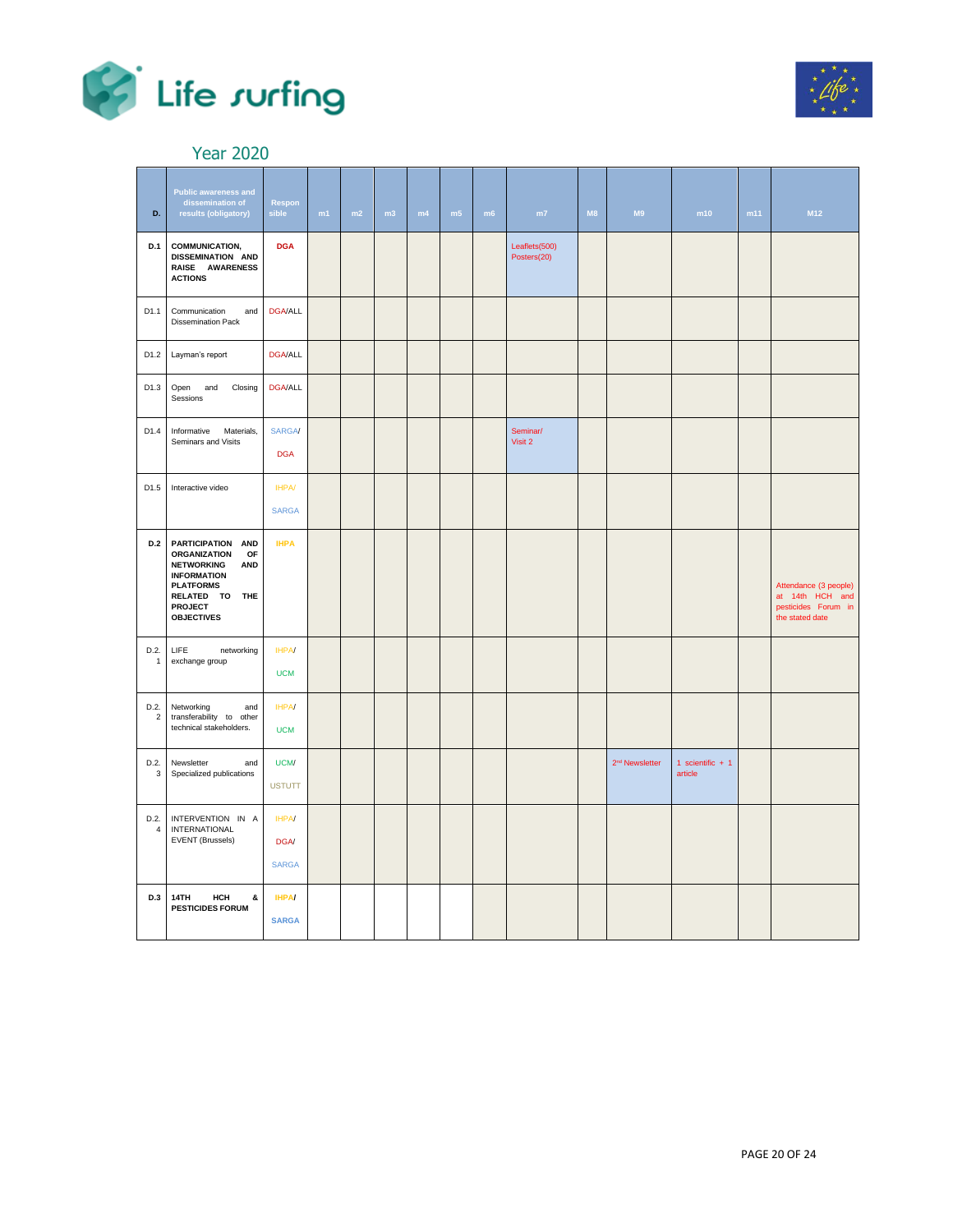



Year 2021

<span id="page-20-0"></span>

| D.    | <b>Public awareness</b><br>and dissemination of<br>results (obligatory)                                                                                                    | Respon<br>sible                             | m1 | m2 | m3 | m4 | m5 | m6 | m7 | M8 | M9 | m10                          | m11                                                                                     | M12 |
|-------|----------------------------------------------------------------------------------------------------------------------------------------------------------------------------|---------------------------------------------|----|----|----|----|----|----|----|----|----|------------------------------|-----------------------------------------------------------------------------------------|-----|
| D.1   | <b>COMMUNICATION,</b><br><b>DISSEMINATION</b><br><b>AND</b><br><b>RAISE</b><br><b>AWARENESS</b><br><b>ACTIONS</b>                                                          | <b>DGA</b>                                  |    |    |    |    |    |    |    |    |    |                              |                                                                                         |     |
| D1.1  | Communication and<br><b>Dissemination Pack</b>                                                                                                                             | <b>DGA/ALL</b>                              |    |    |    |    |    |    |    |    |    |                              |                                                                                         |     |
| D1.2  | Layman's report                                                                                                                                                            | <b>DGA/ALL</b>                              |    |    |    |    |    |    |    |    |    |                              |                                                                                         |     |
| D1.3  | Open and Closing<br>Sessions                                                                                                                                               | <b>DGA/ALL</b>                              |    |    |    |    |    |    |    |    |    |                              |                                                                                         |     |
| D1.4  | Informative Materials,<br>Seminars and Visits                                                                                                                              | <b>SARGA/</b><br><b>DGA</b>                 |    |    |    |    |    |    |    |    |    |                              | Seminar<br>$\sqrt{ }$<br>Visit 3                                                        |     |
| D1.5  | Interactive video                                                                                                                                                          | <b>IHPA/</b><br><b>SARGA</b>                |    |    |    |    |    |    |    |    |    |                              |                                                                                         |     |
| D.2   | <b>PARTICIPATION</b><br><b>AND ORGANIZATION</b><br><b>NETWORKING</b><br>OF<br>AND INFORMATION<br><b>PLATFORMS</b><br>RELATED TO THE<br><b>PROJECT</b><br><b>OBJECTIVES</b> | <b>IHPA</b>                                 |    |    |    |    |    |    |    |    |    |                              |                                                                                         |     |
| D.2.1 | LIFE<br>networking<br>exchange group                                                                                                                                       | <b>IHPA</b><br>/UCM                         |    |    |    |    |    |    |    |    |    |                              |                                                                                         |     |
| D.2.2 | Networking<br>and<br>transferability to other<br>technical<br>stakeholders.                                                                                                | <b>IHPA</b><br>/UCM                         |    |    |    |    |    |    |    |    |    |                              |                                                                                         |     |
| D.2.3 | Newsletter<br>and<br>Specialized<br>publications                                                                                                                           | <b>UCM/</b><br><b>USTUTT</b>                |    |    |    |    |    |    |    |    |    | 3er<br><b>Newsl</b><br>etter | 1 scientific $+1$<br>article                                                            |     |
| D.2.4 | INTERVENTION IN A<br><b>INTERNATIONAL</b><br>EVENT (Brussels)                                                                                                              | <b>IHPA/</b><br><b>DGA/</b><br><b>SARGA</b> |    |    |    |    |    |    |    |    |    |                              |                                                                                         |     |
| D.3   | 14TH<br>HCH<br>&<br><b>PESTICIDES FORUM</b>                                                                                                                                | <b>IHPA/</b><br><b>SARGA</b>                |    |    |    |    |    |    |    |    |    |                              | Celebration of<br>the 15th HCH<br>and Pesticides<br>Forum<br>in.<br>Zaragoza<br>(Spain) |     |

Year 2022

<span id="page-20-1"></span>

| D. | Public awareness and<br>dissemination of<br>results (obligatory) | <b>Respon</b><br>$\parallel$ sible | m1 | m2 | m3 | m4 | m <sub>5</sub> | m6 |
|----|------------------------------------------------------------------|------------------------------------|----|----|----|----|----------------|----|
|----|------------------------------------------------------------------|------------------------------------|----|----|----|----|----------------|----|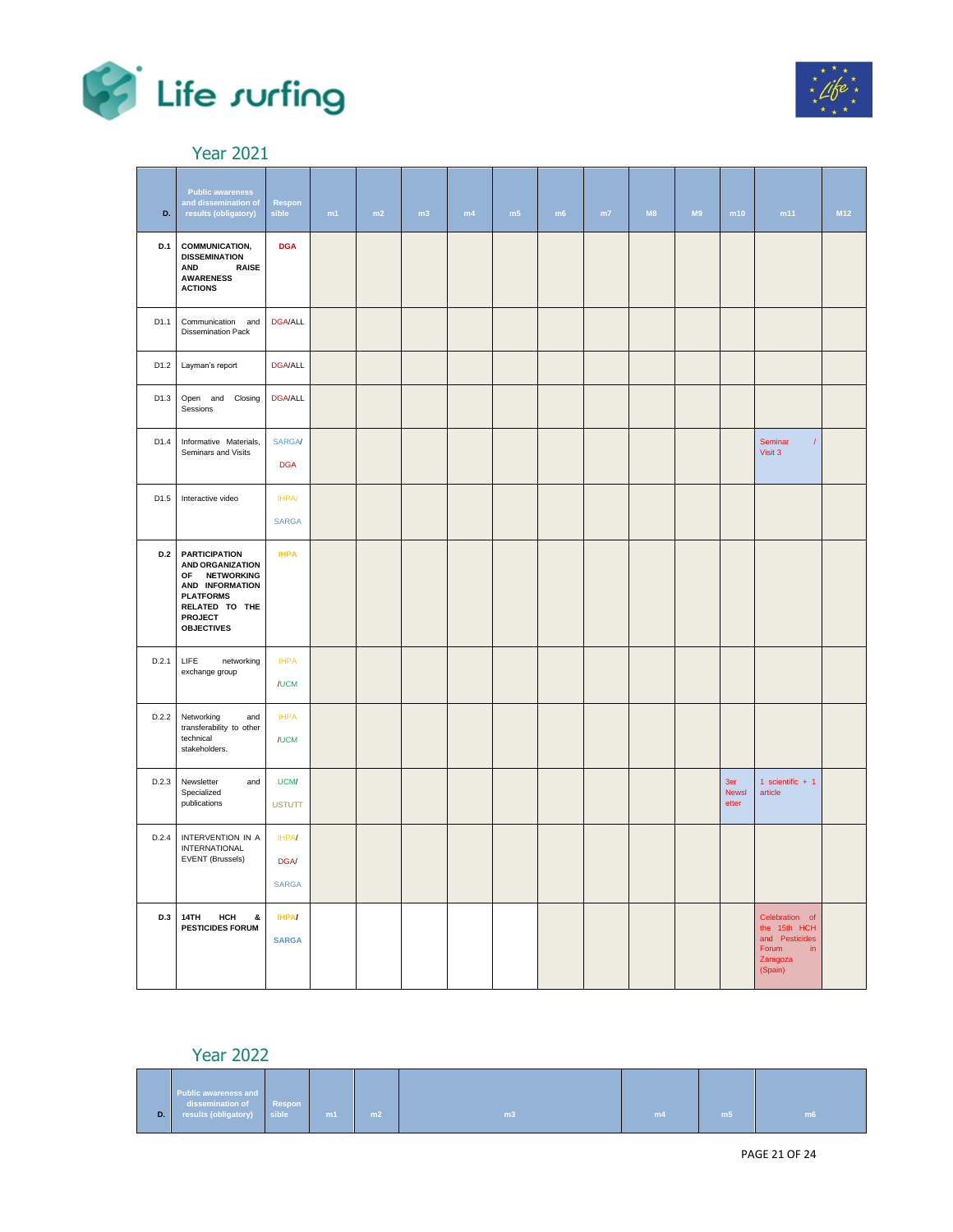



| D.1        | COMMUNICATION,<br><b>DISSEMINATION AND</b><br>RAISE AWARENESS<br><b>ACTIONS</b>                                                                                                      | <b>DGA</b>                           |  | Video/App                                                                                                                                                                                 |                                                                                                                                                  |                                                                                                    | Layman Report          |
|------------|--------------------------------------------------------------------------------------------------------------------------------------------------------------------------------------|--------------------------------------|--|-------------------------------------------------------------------------------------------------------------------------------------------------------------------------------------------|--------------------------------------------------------------------------------------------------------------------------------------------------|----------------------------------------------------------------------------------------------------|------------------------|
| D1.1       | Communication<br>and<br><b>Dissemination Pack</b>                                                                                                                                    | <b>DGA/ALL</b>                       |  |                                                                                                                                                                                           |                                                                                                                                                  |                                                                                                    |                        |
| D1.2       | Layman's report                                                                                                                                                                      | <b>DGA/ALL</b>                       |  |                                                                                                                                                                                           |                                                                                                                                                  |                                                                                                    |                        |
| D1.3       | Open and<br>Closing<br>Sessions                                                                                                                                                      | <b>DGA/ALL</b>                       |  |                                                                                                                                                                                           |                                                                                                                                                  |                                                                                                    | <b>Closing session</b> |
| D1.4       | Informative Materials,<br>Seminars and Visits                                                                                                                                        | <b>SARGA</b><br><b>DGA</b>           |  |                                                                                                                                                                                           |                                                                                                                                                  |                                                                                                    | Seminar/ Visit 4       |
| D1.5       | Interactive video                                                                                                                                                                    | <b>IHPA/</b><br><b>SARGA</b>         |  |                                                                                                                                                                                           |                                                                                                                                                  |                                                                                                    |                        |
| <b>D.2</b> | PARTICIPATION AND<br><b>ORGANIZATION</b><br>OF<br><b>NETWORKING</b><br><b>AND</b><br><b>INFORMATION</b><br><b>PLATFORMS</b><br>RELATED TO THE<br><b>PROJECT</b><br><b>OBJECTIVES</b> | <b>IHPA</b>                          |  | 4 Open-days to be organized<br>during<br>the<br>project<br>development. One per year<br>with 4 seminars/talks<br>organized previous to the<br>open day and their<br>associated documents. | 1 Memorandum with the most<br>outstanding aspects reached<br>by the experts group to be<br>delivered during the last<br>semester of the project. | 4 Newsletters, 2<br><b>Articles</b><br>in.<br>specialised<br>journals and 2<br>scientific articles |                        |
| D.2.1      | <b>LIFE</b><br>networking<br>exchange group                                                                                                                                          | <b>IHPA/</b><br><b>UCM</b>           |  |                                                                                                                                                                                           |                                                                                                                                                  |                                                                                                    |                        |
| D.2.2      | Networking<br>and<br>transferability to other<br>technical stakeholders.                                                                                                             | <b>IHPA/</b><br><b>UCM</b>           |  |                                                                                                                                                                                           |                                                                                                                                                  |                                                                                                    |                        |
| D.2.3      | Newsletter<br>and<br>Specialized publications                                                                                                                                        | UCM/US<br><b>TUTT</b>                |  |                                                                                                                                                                                           |                                                                                                                                                  |                                                                                                    |                        |
| D.2.4      | INTERVENTION IN A<br><b>INTERNATIONAL</b><br>EVENT (Brussels)                                                                                                                        | <b>IHPA/DG</b><br><b>A/SARG</b><br>A |  |                                                                                                                                                                                           |                                                                                                                                                  | 4 <sup>th</sup> Newsletter                                                                         |                        |
| D.3        | 14TH<br>HCH<br>&<br><b>PESTICIDES FORUM</b>                                                                                                                                          | <b>IHPA/SA</b><br><b>RGA</b>         |  |                                                                                                                                                                                           |                                                                                                                                                  |                                                                                                    | <b>FORUM BOOK</b>      |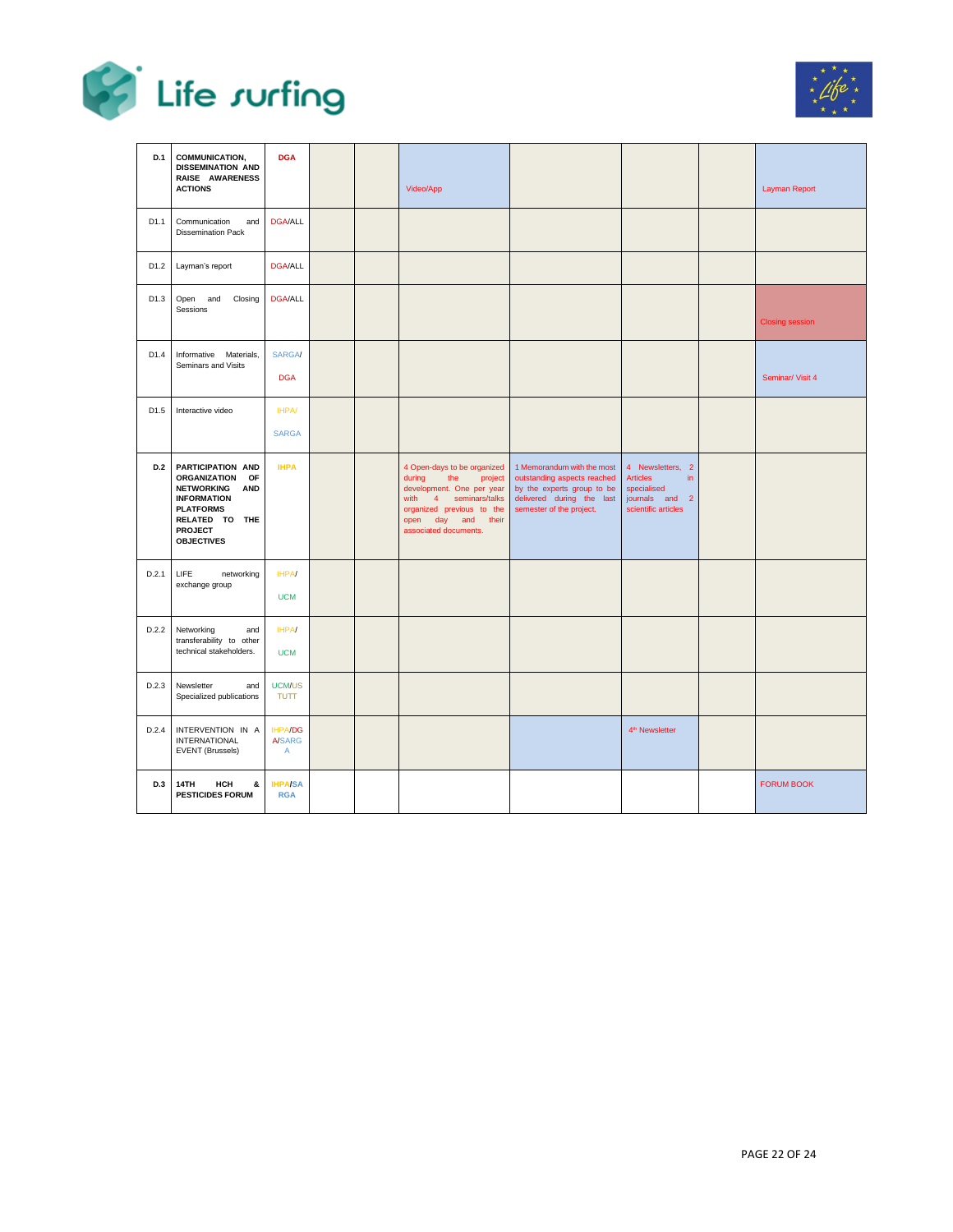



### <span id="page-22-0"></span>9. BUDGET

| <b>Project Action</b> | <b>PARTNER</b>      | <b>Personnel</b> | <b>Travel</b> | <b>External</b><br>assistance | <b>Consumables</b> | <b>Others</b>   | <b>TOTAL</b> |
|-----------------------|---------------------|------------------|---------------|-------------------------------|--------------------|-----------------|--------------|
| D.1                   | <b>DGA</b>          | 14.860 €         |               | 1.200€                        | 8.001€             |                 | 24.061€      |
| D.1                   | <b>IHPA</b>         | 13.500 €         | 2.400€        |                               |                    |                 | 15.900€      |
| D.1                   | SARGA               | 26.200€          |               | 24.000€                       | 5.000€             |                 | 55.200€      |
| D.1                   | <b>UCM</b>          | 6.375€           | 600€          |                               | 1.000€             |                 | 7.975€       |
| D.1                   | <b>USTUTT</b>       | 8.056€           | 2.400€        |                               | 1.000€             |                 | 11.456€      |
| D.1                   | <b>TOTAL</b>        | 68.991€          | 5.400€        | 25.200€                       | 15.001€            |                 | 114.592€     |
| D.2                   | <b>DGA</b>          | 4.600€           | 4.800€        |                               | 3.000€             |                 | 12.400 €     |
| D.2                   | <b>IHPA</b>         | 6.000€           |               |                               |                    |                 | 6.000€       |
| D.2                   | SARGA               | 3.480 €          | 3.600€        |                               | 5.000€             |                 | 12.080€      |
| D.2                   | <b>UCM</b>          | 5.710€           | 2.400€        |                               | 2.000€             |                 | 10.110 €     |
| D.2                   | <b>USTUTT</b>       | 9.980€           | 800€          |                               | 2.000€             |                 | 12.780 €     |
| D.2                   | <b>TOTAL</b>        | 29.770€          | 11.600€       | $0 \in$                       | 12.000€            |                 | 53.370€      |
| D.3                   | <b>DGA</b>          | 8.180€           |               |                               |                    |                 |              |
| D.3                   | <b>IHPA</b>         | 39.000 €         | 1.500€        |                               | 2.000€             |                 |              |
| D.3                   | SARGA               | 12.700 €         | 16.000 €      | 54.000€                       | 16.000€            |                 |              |
| D.3                   | <b>UCM</b>          | 3.800€           | 1.000€        |                               |                    |                 |              |
| D.3                   | <b>USTUTT</b>       | 8.868€           | 3.000€        |                               |                    |                 |              |
| D.3                   | <b>TOTAL</b>        | 72.548€          | 21.500€       | 54.000€                       | 18.000€            | $0 \in$         | 166.048€     |
|                       | <b>TOTAL BUDGET</b> | 171.309€         | 38.500€       | 79.200€                       | 45.001€            | $\mathbf{0}\in$ | 334.010 €    |

*Table 1 - Budget for communication tasks*